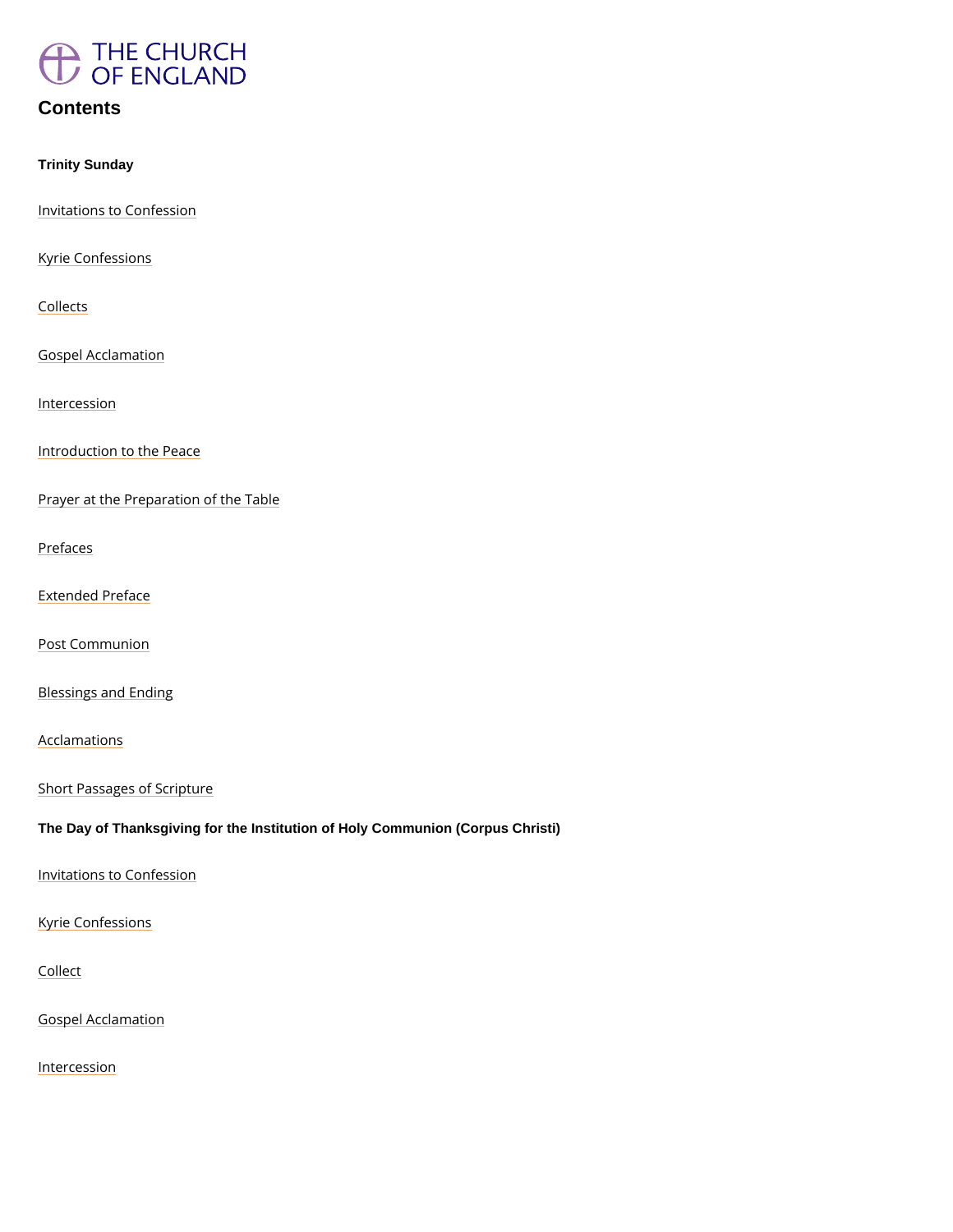Introductions to the Peace

Prayer at the Preparation of the Table

Prefaces

Extended Preface

Post Communion

Blessings and Ending

Acclamation

Short Passages of Scripture

Dedication Festival

Invitation to Confession

Kyrie Confession

Collect

Gospel Acclamation

Intercession

Introduction to the Peace

Prayer at the Preparation of the Table

#### Prefaces

Extended Preface

Post Communion

### Blessings

Alternative Dismissal

Acclamation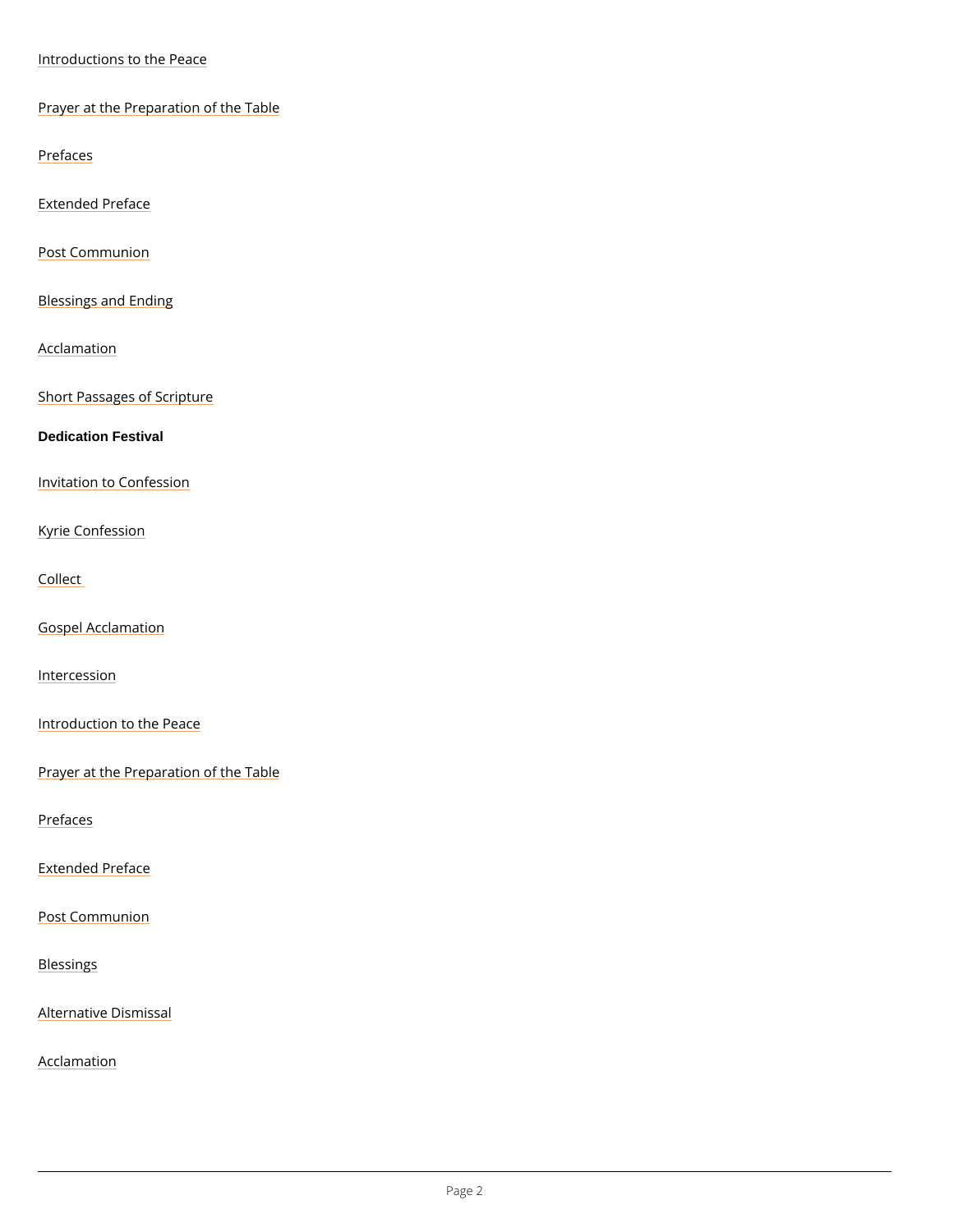#### Short Passages of Scripture

Bible Sunday

Note

Invitation to Confession

Kyrie Confessions

Gospel Acclamations

Intercessions

Introductions to the Peace

Prayer at the Preparation of the Table

Preface

Extended Preface

Blessing

Acclamation

Short Passages of Scripture

# Trinity Sunday

Invitations to Confession

A1

God the Father forgives us in Christ and heals us by the Holy Spirit.

Let us therefore put away all anger and bitterness,

all slander and malice,

and confess our sins to God our redeemer.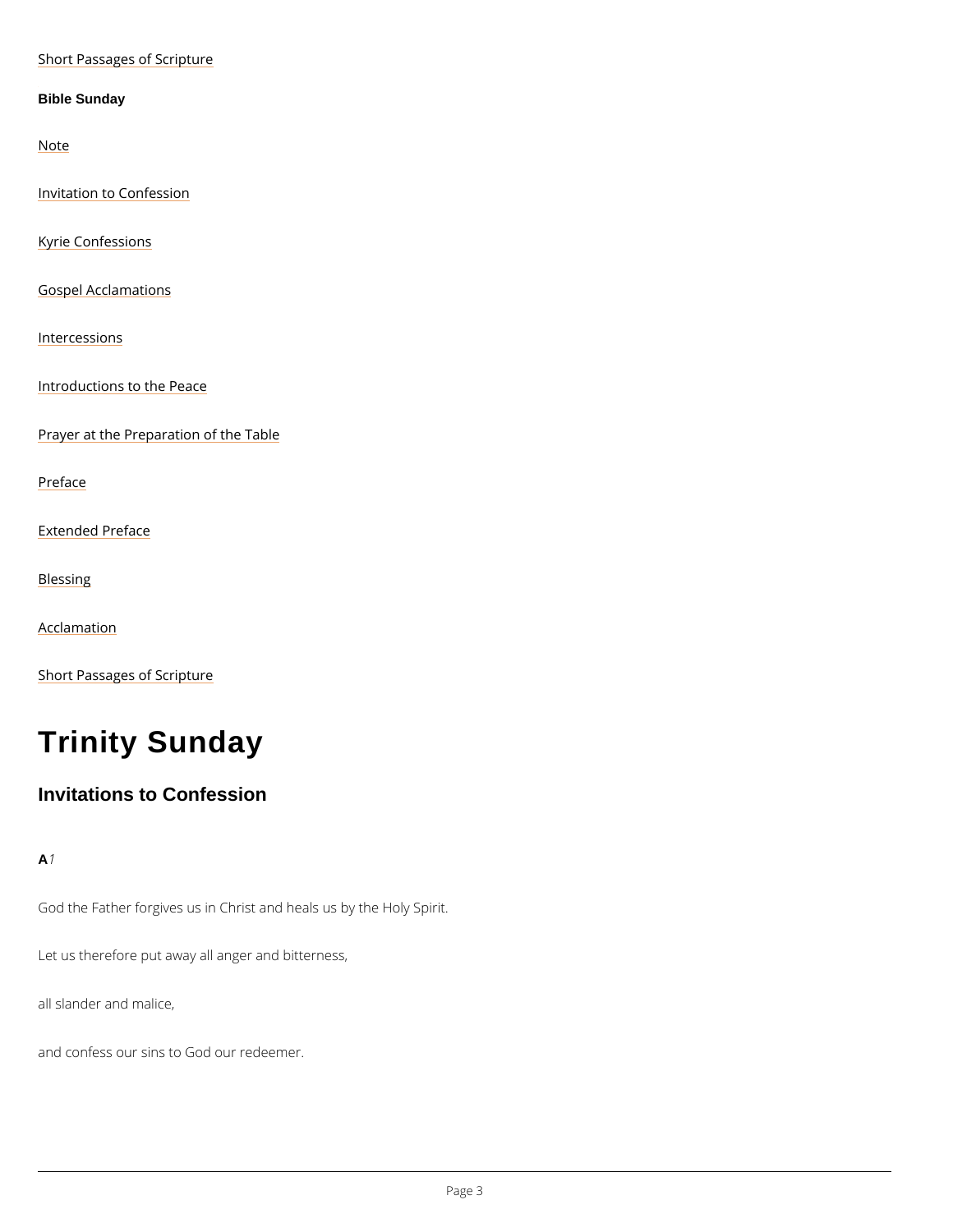*cf Ephesians 4.30,32*

### **A***2*

Holy, holy, holy.

When our eyes have seen the Lord of hosts,

we echo the words of Isaiah,

âDDWoe is me! I am doomed.âDD

We long for the fire of Godâlls cleansing to touch

our unclean lips,

for our iniquity to be removed and our sins wiped out.

So we meet Father, Son, and Holy Spirit with confession on our lips.

#### **A***3*

âDDHow often have I longed to gather your children,

as a hen gathers her brood under her wings, all says the Lord,

âDDbut you would not come to me.âDD

Let us as wayward children return to God

and confess our sins.

#### **A***4*

We have too often exchanged the worship of the living God for

# idols of our own imagining.

As we gather to offer our praises to the holy and undivided Trinity,

and to worship him in spirit and in truth,

let us call to mind our sins.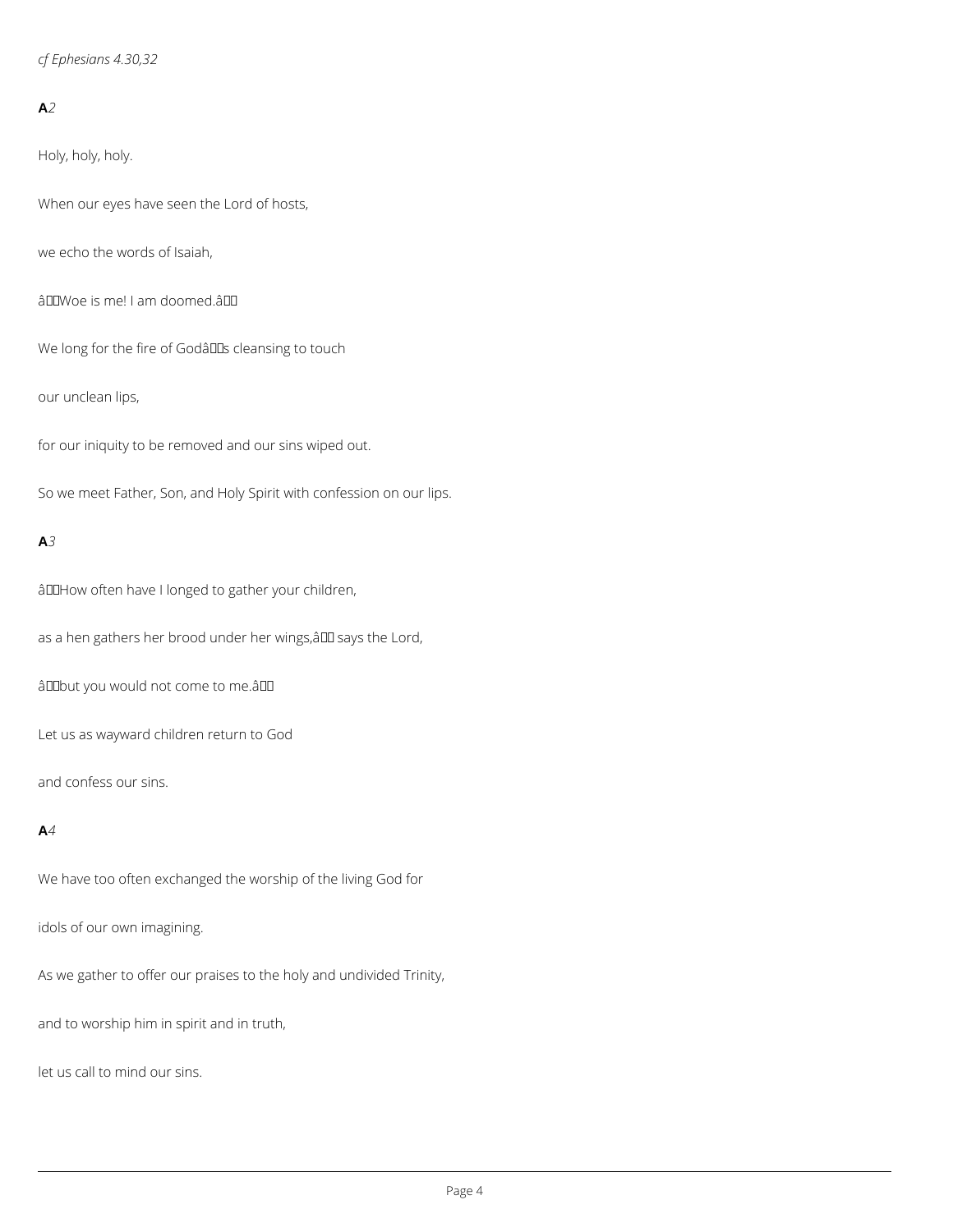# **Kyrie Confessions**

### **B***1*

Father, you come to meet us when we return to you:

### Lord, have mercy.

### **Lord, have mercy.**

Jesus, you died on the cross for our sins:

### Christ, have mercy.

#### **Christ, have mercy.**

Spirit, you give us life and peace:

Lord, have mercy.

### **Lord, have mercy.**

#### **B***2*

Holy, holy, holy is the Lord of hosts;

the whole earth is full of his glory:

Lord, have mercy.

#### **Lord, have mercy.**

Woe is me, for I am lost: I am a person of unclean lips:

Christ, have mercy.

#### **Christ, have mercy.**

Your guilt is taken away, and your sin forgiven:

Lord, have mercy.

**Lord, have mercy.**

**Collects**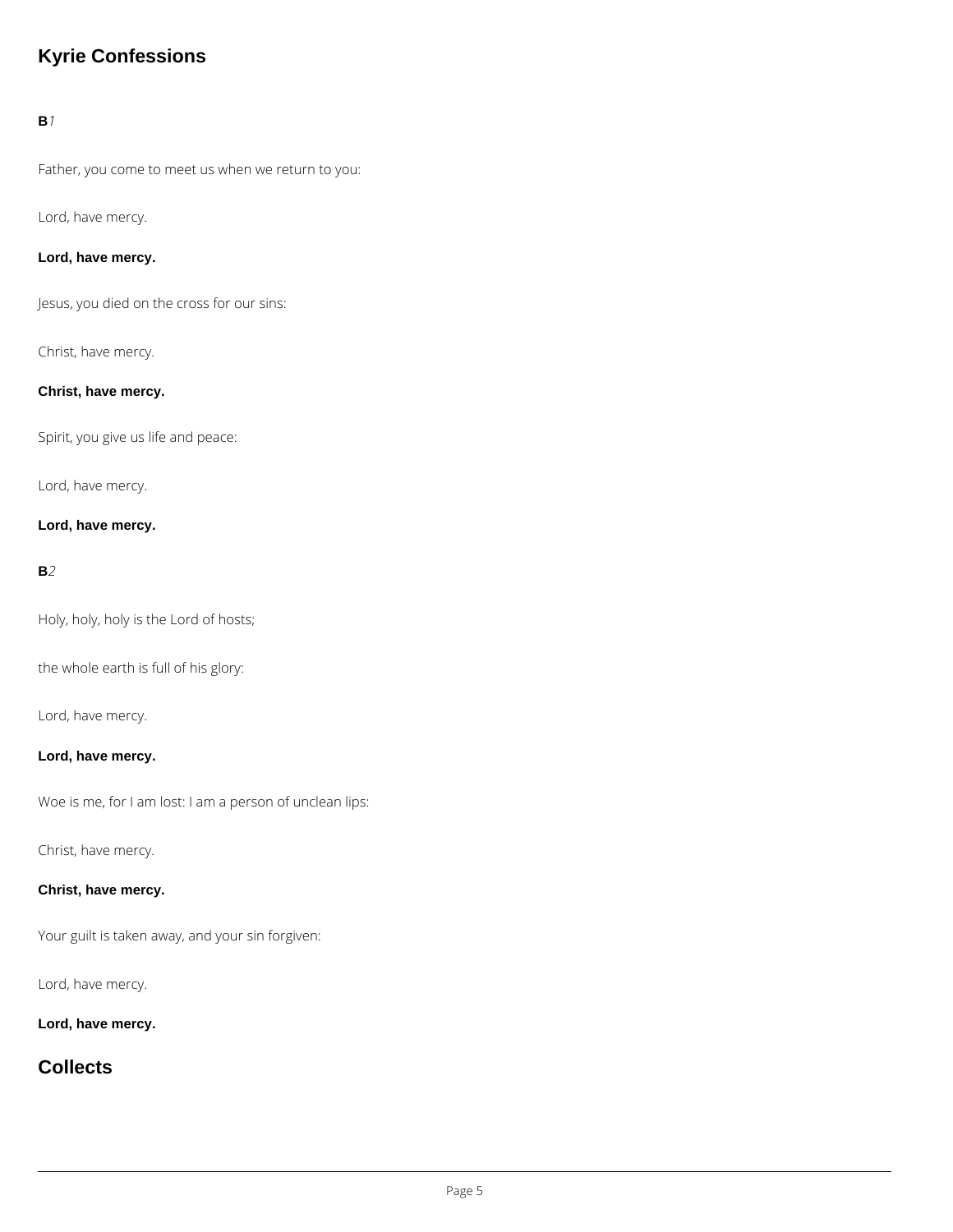### **F***1*

Almighty and everlasting God,

you have given us your servants grace,

by the confession of a true faith,

to acknowledge the glory of the eternal Trinity

and in the power of the divine majesty to worship the Unity:

keep us steadfast in this faith,

that we may evermore be defended from all adversities;

through Jesus Christ your Son our Lord,

who is alive and reigns with you,

in the unity of the Holy Spirit,

one God, now and for ever.

#### **Amen.**

### **F***2*

Holy God,

faithful and unchanging:

enlarge our minds with the knowledge of your truth,

and draw us more deeply into the mystery of your love,

that we may truly worship you,

Father, Son and Holy Spirit,

one God, now and for ever.

**Amen.**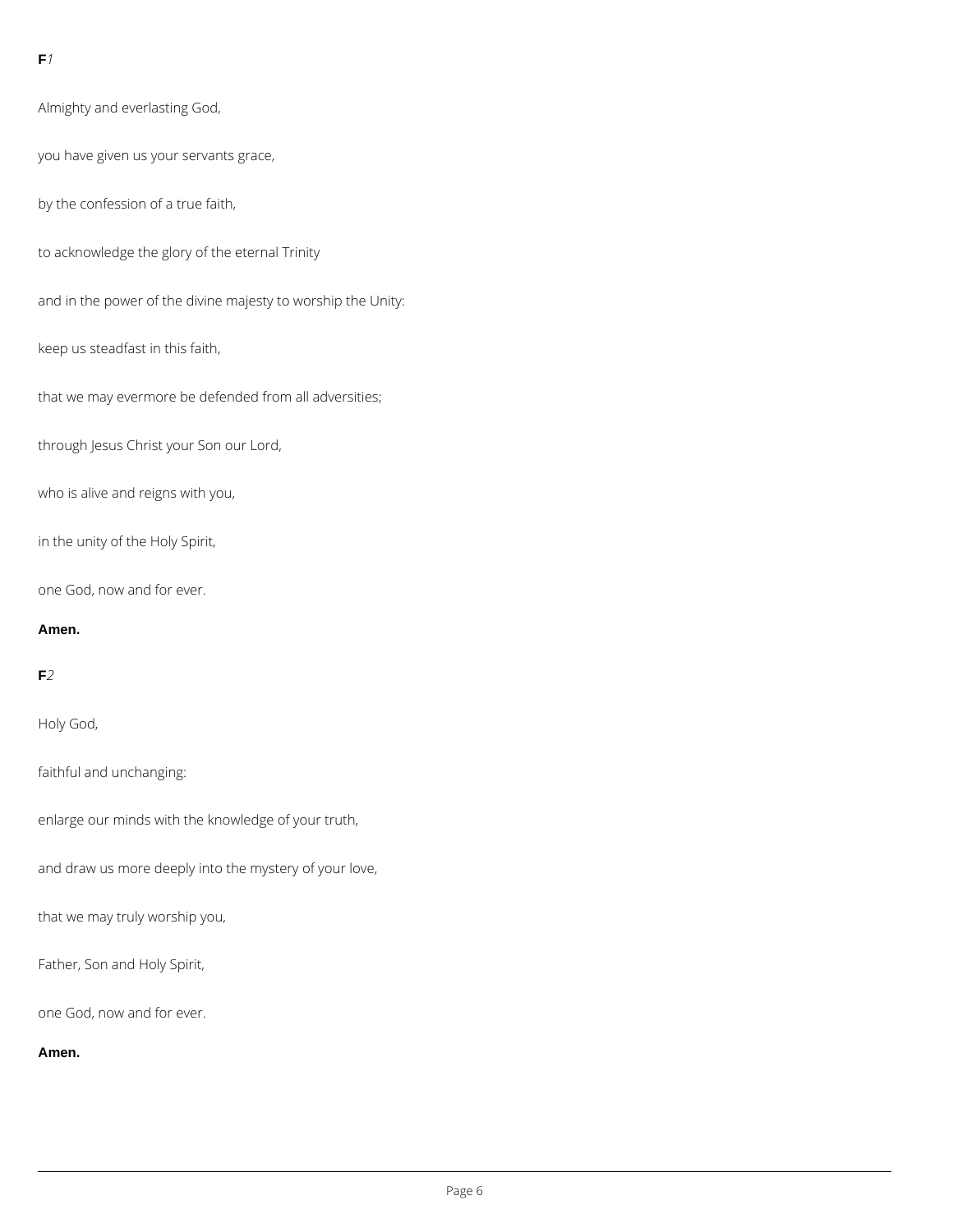# **Gospel Acclamation**

# **G***1*

Alleluia, alleluia.

Glory to the Father, and to the Son, and to the Holy Spirit,

one God, who was, and who is, and who is to come,

the Almighty.

*cf Revelation 1.8*

**Alleluia.**

# **Intercession**

### **H***1*

We come boldly to the throne of grace,

praying to the almighty God, Father, Son, and Holy Spirit

for mercy and grace.

#### **We plead before your throne in heaven.**

Father of heaven, whose love profound

a ransom for our souls has found:

We pray for the world, created by your love,

for its nations and governments  $\hat{a} \mathbb{I}^1$ 

Extend to them your peace, pardoning love, mercy and grace.

### **We plead before your throne in heaven.**

Almighty Son, incarnate Word,

our Prophet, Priest, Redeemer, Lord: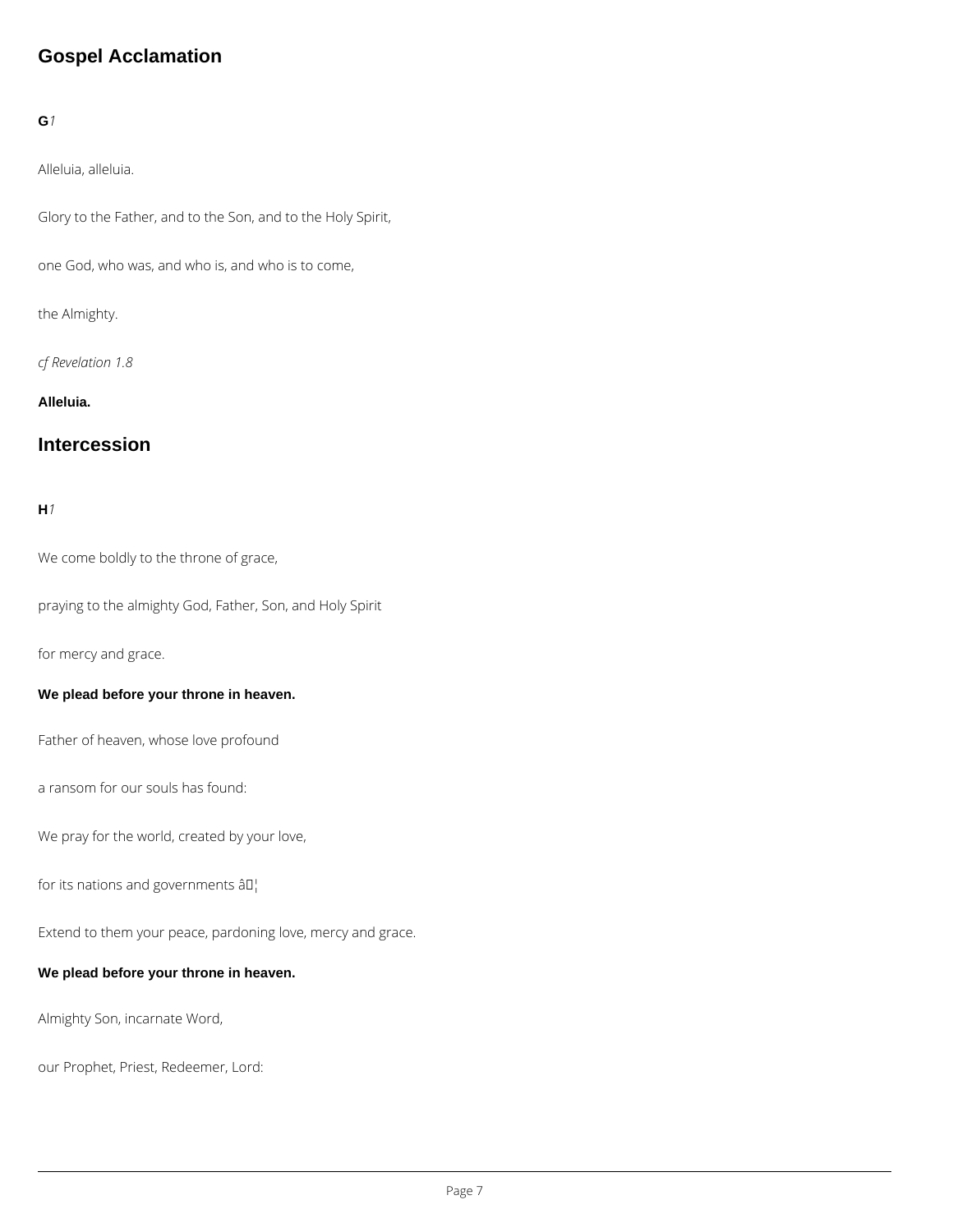We pray for the Church, created for your glory,

for its ministry to reflect those works of yours  $\hat{a} \Pi_1$ 

Extend to us your salvation, growth, mercy and grace.

#### **We plead before your throne in heaven.**

Eternal Spirit, by whose breath

the soul is raised from sin and death:

We pray for families and individuals, created in your image,

for the lonely, the bereaved, the sick and the dying  $\hat{a} \Pi_1^{\dagger}$ 

Breathe on them the breath of life

and bring them to your mercy and grace.

#### **We plead before your throne in heaven.**

Thrice holy! Father, Spirit, Son,

Mysterious Godhead, Three in One:

We pray for ourselves,

for your Church, for all whom we remember before you  $\partial \mathbb{I}^1$ 

Bring us all to bow before your throne in heaven,

to receive life and pardon, mercy and grace for all eternity,

as we worship you, saying,

#### **Holy, holy, holy Lord,**

#### **God of power and might,**

**heaven and earth are full of your glory.**

**Hosanna in the highest. Amen.**

# **Introduction to the Peace**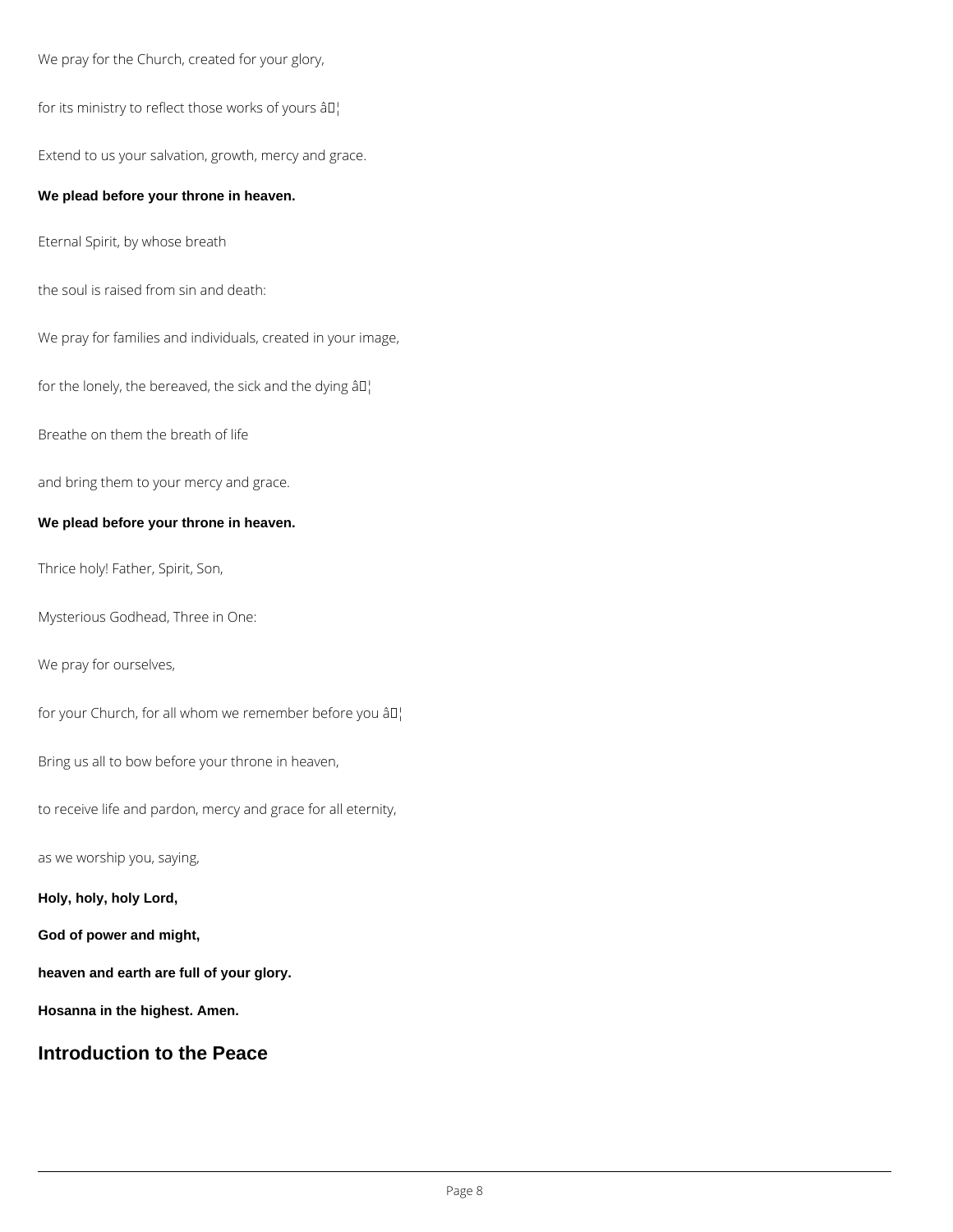Peace to you from God our heavenly Father.

Peace from his Son Jesus Christ who is our peace.

Peace from the Holy Spirit, the life-giver.

The peace of the triune God be always with you

**and also with you.**

# **Prayer at the Preparation of the Table**

### **K***1*

Holy God,

holy and strong,

holy and immortal,

give us the bread of everlasting life,

and make us branches of the true vine.

#### **Amen.**

# **Prefaces**

### **L***1*

And now we give you thanks

because you have revealed the glory of your eternal fellowship

of love with your Son and with the Holy Spirit,

three persons equal in majesty, undivided in splendour,

yet one God,

ever to be worshipped and adored.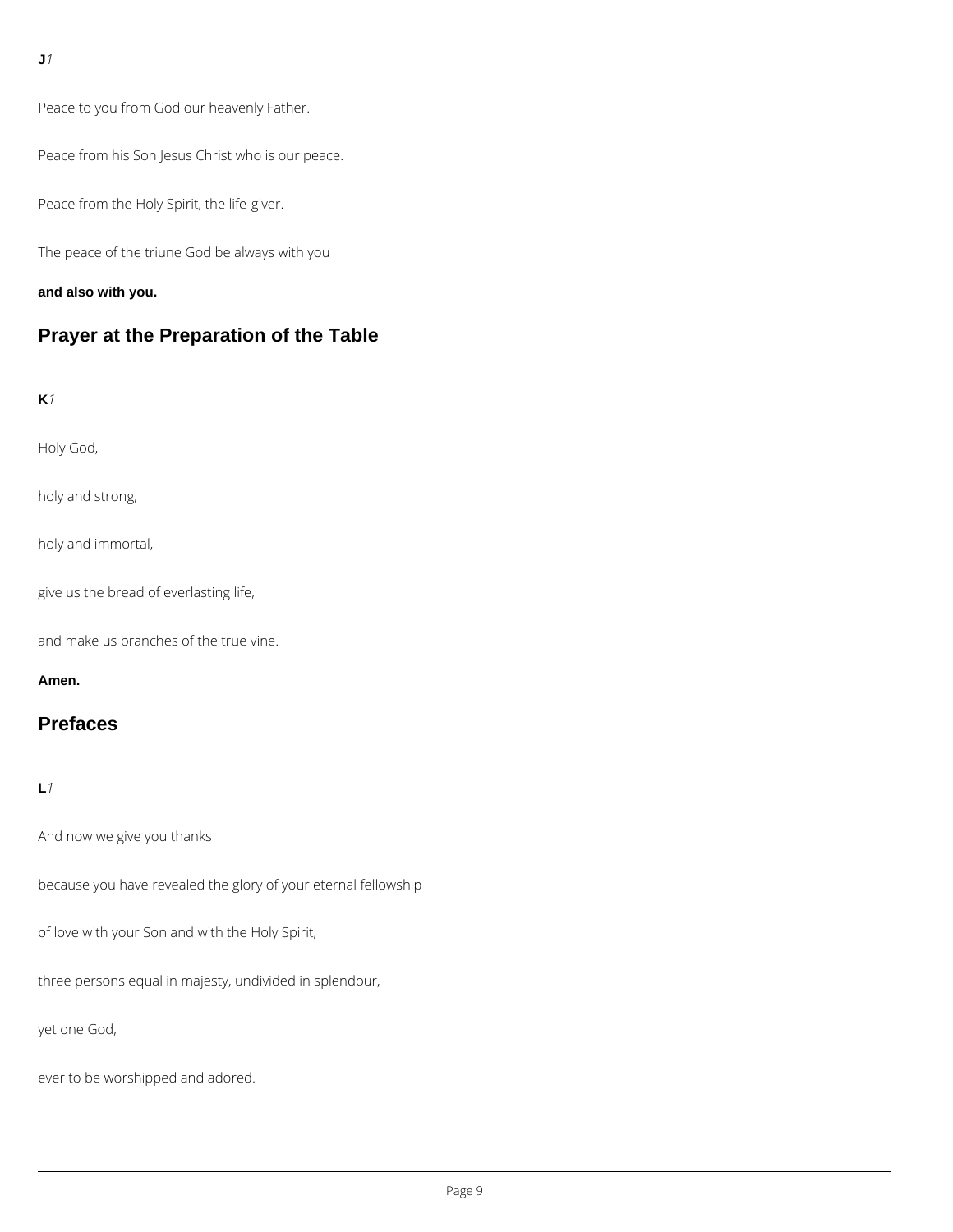### **L***2*

And now we give you thanks, most gracious God,

holy and undivided Trinity:

because you have given us the light of the knowledge of God

in the face of Jesus Christ,

that we may grow into your likeness,

and be changed from glory to glory.

# **Extended Preface**

#### **M***1*

It is indeed right, our duty and our joy,

always and everywhere to give you thanks,

holy Father, almighty and eternal God.

For with your only-begotten Son and the Holy Spirit

you are one God, one Lord.

All that you reveal of your glory,

the same we believe of the Son

and of the Holy Spirit, without any difference or inequality.

We, your holy Church, acclaim you,

Father of majesty unbounded,

your true and only Son, worthy of all worship,

and the Holy Spirit, advocate and guide.

Three Persons we adore,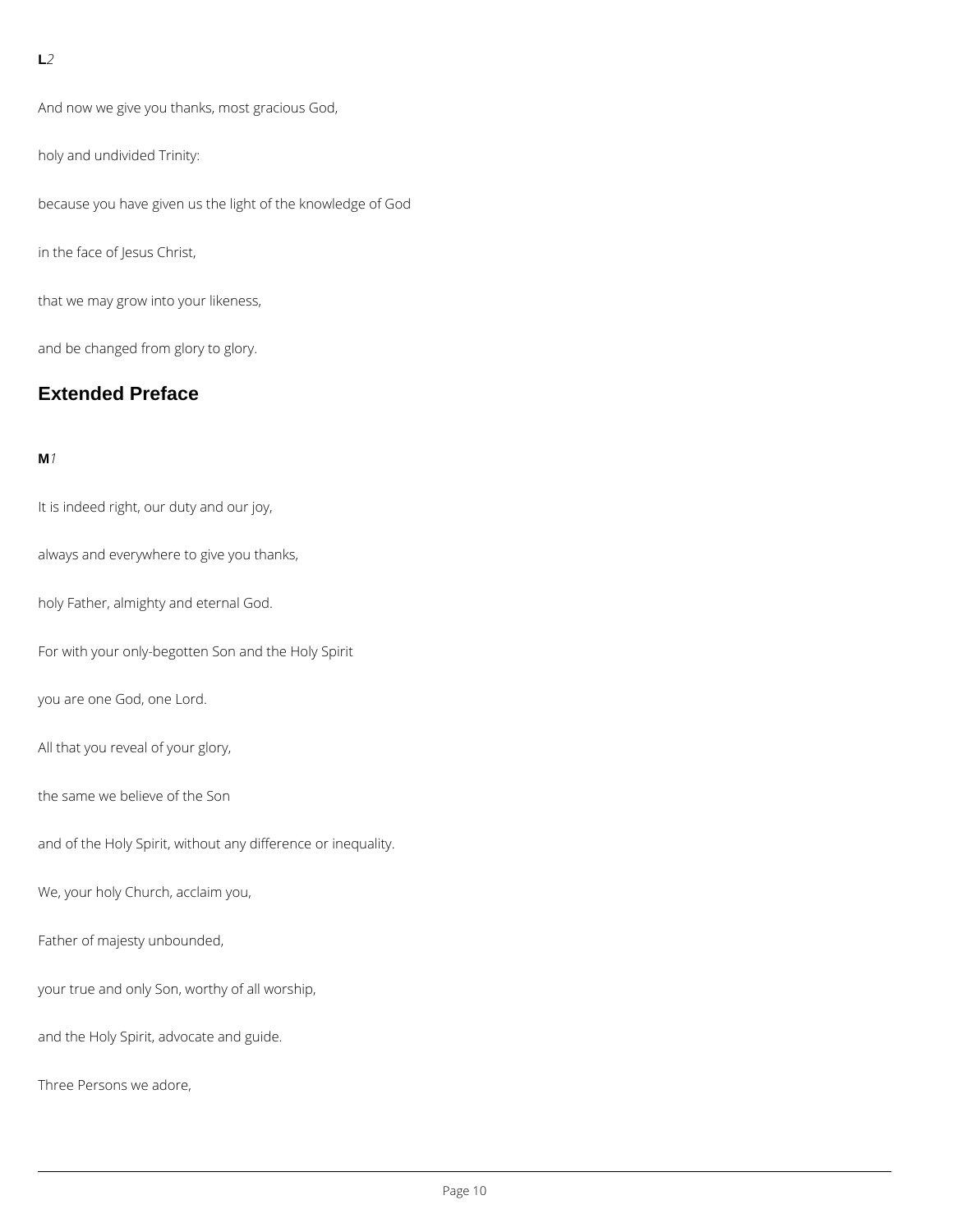one in being and equal in majesty.

And so with angels and archangels,

with cherubim and seraphim,

we sing for ever of your glory:

# **Post Communion**

#### **N***1*

Almighty and eternal God,

you have revealed yourself as Father, Son and Holy Spirit,

and live and reign in the perfect unity of love:

hold us firm in this faith,

that we may know you in all your ways

and evermore rejoice in your eternal glory,

who are three Persons yet one God,

now and for ever.

#### **Amen.**

# **Blessings and Ending**

#### **P***1*

God the Holy Trinity make you strong in faith and love,

defend you on every side,

and guide you in truth and peace;

and the blessing  $\hat{a} \Pi_1^1$ 

**P***2*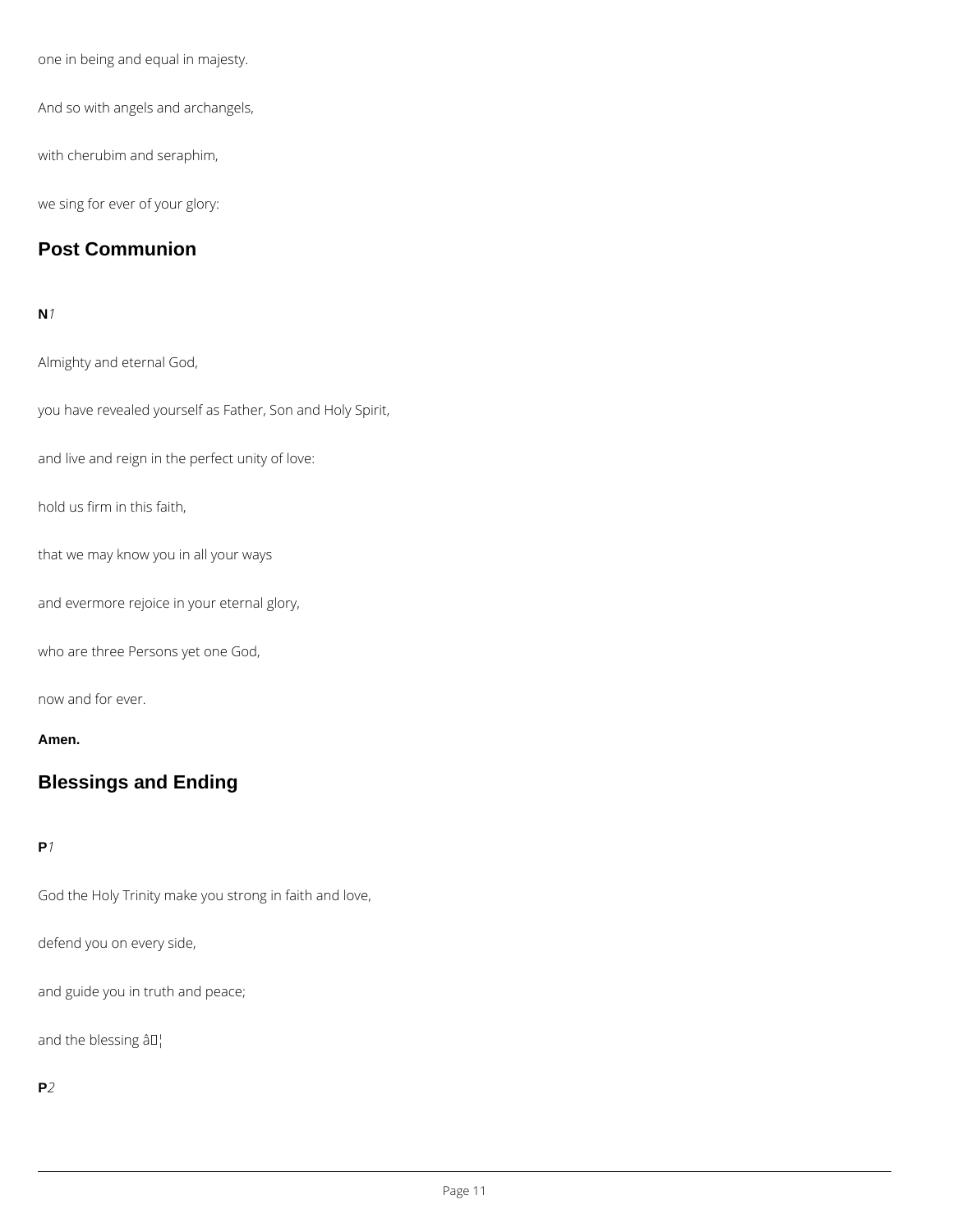The Lord bless you and keep you:

#### **Amen.**

The Lord make his face to shine upon you,

and be gracious to you:

#### **Amen.**

The Lord lift up his countenance upon you

and give you peace:

*Numbers 6.24-26*

#### **Amen.**

The Lord God almighty, Father, Son, and Holy Spirit,

the holy and undivided Trinity,

guard you, save you,

and bring you to that heavenly city,

where he lives and reigns for ever and ever.

#### **Amen.**

### **P***3*

God the Father,

who first loved us and made us accepted in the beloved Son,

bless you.

**Amen.**

### God the Son,

who loved us and washed us from our sins in his own blood,

bless you.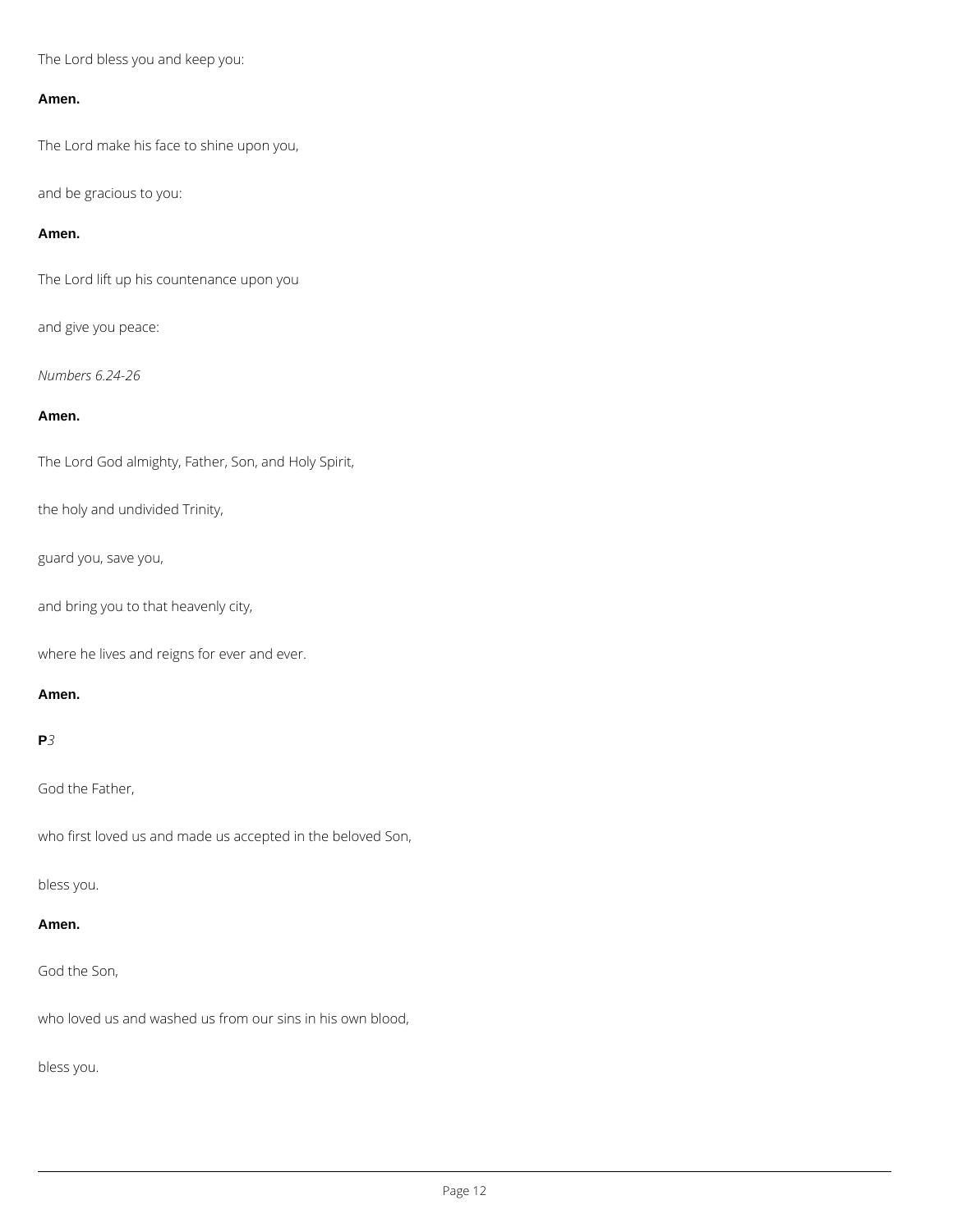#### **Amen.**

God the Holy Spirit,

who sheds abroad the love of God in our hearts,

bless you.

#### **Amen.**

The blessing of the one true God,

to whom be all love and all glory for time and for eternity,

come down upon you and remain with you always.

#### **Amen.**

### **P***4*

Blessing and honour and thanksgiving and praise,

more than we can utter, more than we can conceive,

be to you, most holy and glorious Trinity,

Father, Son, and Holy Spirit,

by all angels, all people, all creatures,

for ever and ever.

**Amen.**

# **Acclamations**

You are worthy, our Lord and God,

**to receive glory and honour and power.**

For you have created all things,

**and by your will they have their being.**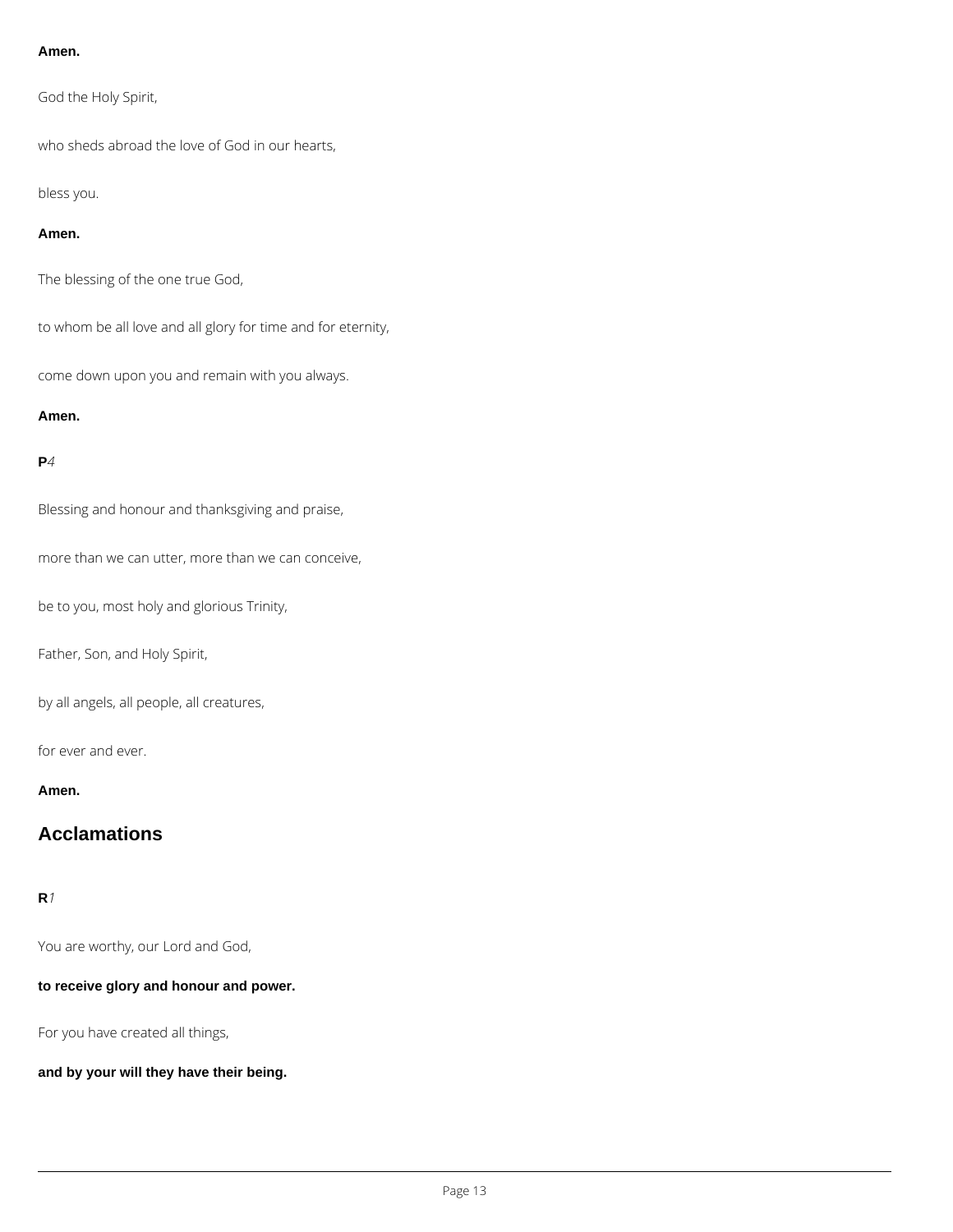You are worthy, O Lamb, for you were slain,

#### **and by your blood you ransomed us for God.**

From every tribe and language and nation,

**you have made us to be a kingdom and priests**

**serving our God.**

To the One who sits on the throne and to the Lamb

**be blessing and honour and glory and might**

**for ever and ever. Amen.**

*Revelation 4.11;5.9b,10,11*

### **R***2*

Holy, holy, holy is the Lord of hosts:

#### **the whole earth is full of his glory.**

Ascribe to the Lord glory and strength;

ascribe to the Lord the honour due to his name.

#### **The whole earth is full of his glory.**

The Lord shall give strength to his people;

#### **the Lord shall give his people the blessing of peace.**

Holy, holy, holy is the Lord of hosts:

**the whole earth is full of his glory.**

# **Short Passages of Scripture**

And one seraph called to another and said:

âDDHoly, holy, holy is the Lord of hosts;

the whole earth is full of his glory.âll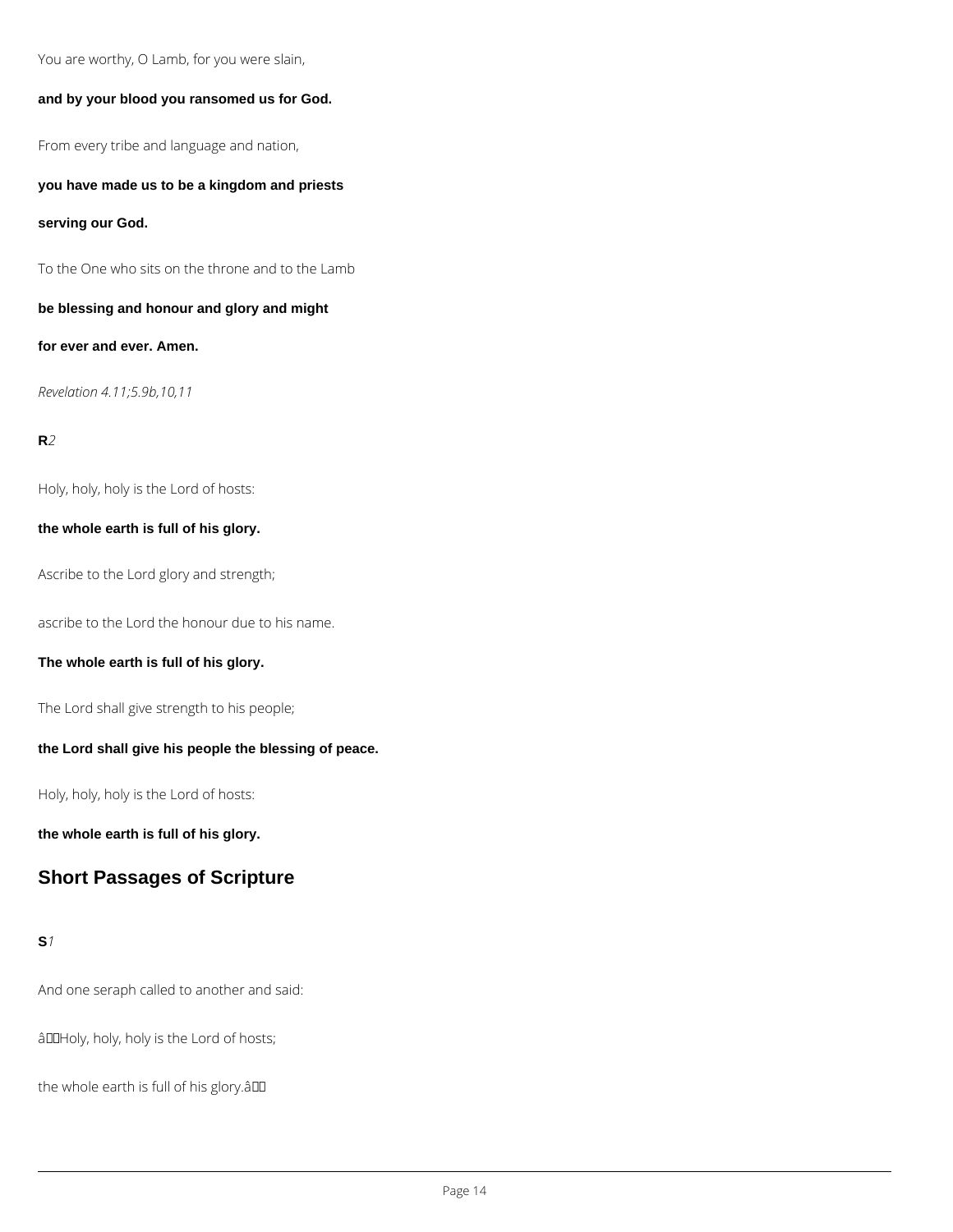*Isaiah 6.3*

### **S***2*

Go therefore and make disciples of all nations,

baptizing them in the name of the Father

and of the Son and of the Holy Spirit.

*Matthew 28.19*

# **S***3*

If you know me, you will know my Father also.

From now on you do know him and have seen him.

Whoever has seen me has seen the Father.

*John 14.7,9*

### **S***4*

It is the God who said, â DDLet light shine out of darknessâ DD,

who has shone in our hearts

to give the light of the knowledge of the glory of God

in the face of Jesus Christ.

*2 Corinthians 4.6*

There are three that testify in heaven,

the Father, the Word, and the Holy Spirit,

and these three are one.

*1 John 5.7*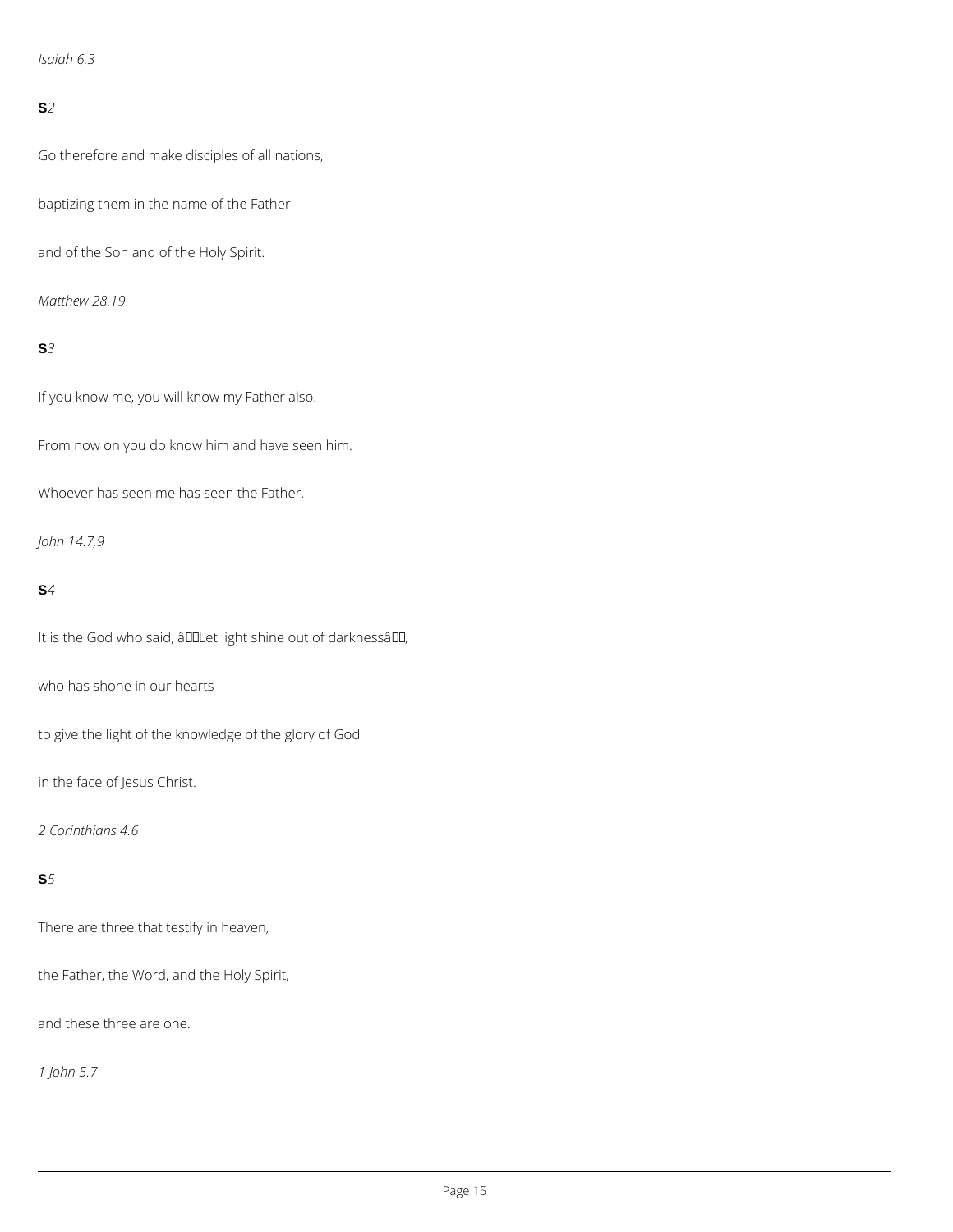The twenty-four elders fall before the one who is seated on the throne

and worship the one who lives for ever and ever;

they cast their crowns before the throne, singing,

âDDYou are worthy, our Lord and God,

to receive glory and honour and power,

for you created all things,

and by your will they existed and were created.âDD

*Revelation 4.10,11*

# **The Day of Thanksgiving for the Institution of Holy Communion (Corpus Christi)**

# **Invitations to Confession**

**A***1*

You then, who truly and earnestly repent of your sins,

and are in love and charity with your neighbours,

and intend to lead a new life,

following the commandments of God,

and walking from this day forward in his holy ways:

draw near with faith,

and take this holy sacrament to your comfort;

and make your humble confession to almighty God.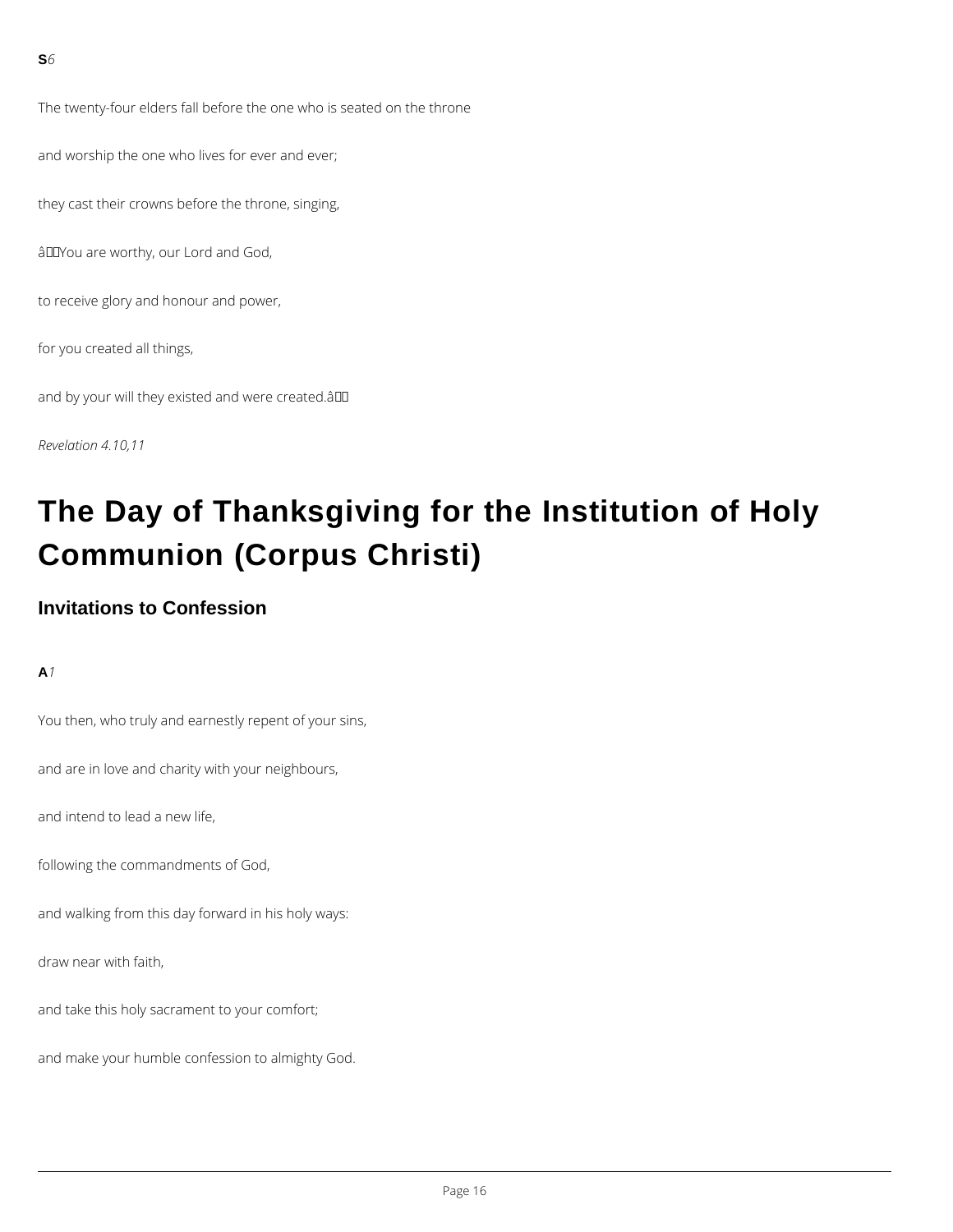### **A***2*

As we prepare to celebrate the mystery of Godâllas love,

revealed in Word and Sacrament,

let us call to mind our sins.

### **A***3*

Whoever eats the bread or drinks the cup of the Lord

in an unworthy manner

eats and drinks judgement upon themselves.

Examine yourselves, therefore, and call to mind your sins.

*cf 1 Corinthians 11.27-29*

# **Kyrie Confessions**

#### **B***1*

Like as the hart longs for flowing streams,

so longs my soul for you, O God:

Lord, have mercy.

### **Lord, have mercy.**

O send out your light and your truth,

that they may lead me:

Christ, have mercy.

### **Christ, have mercy.**

May we come to your altar, O God,

the God of our salvation: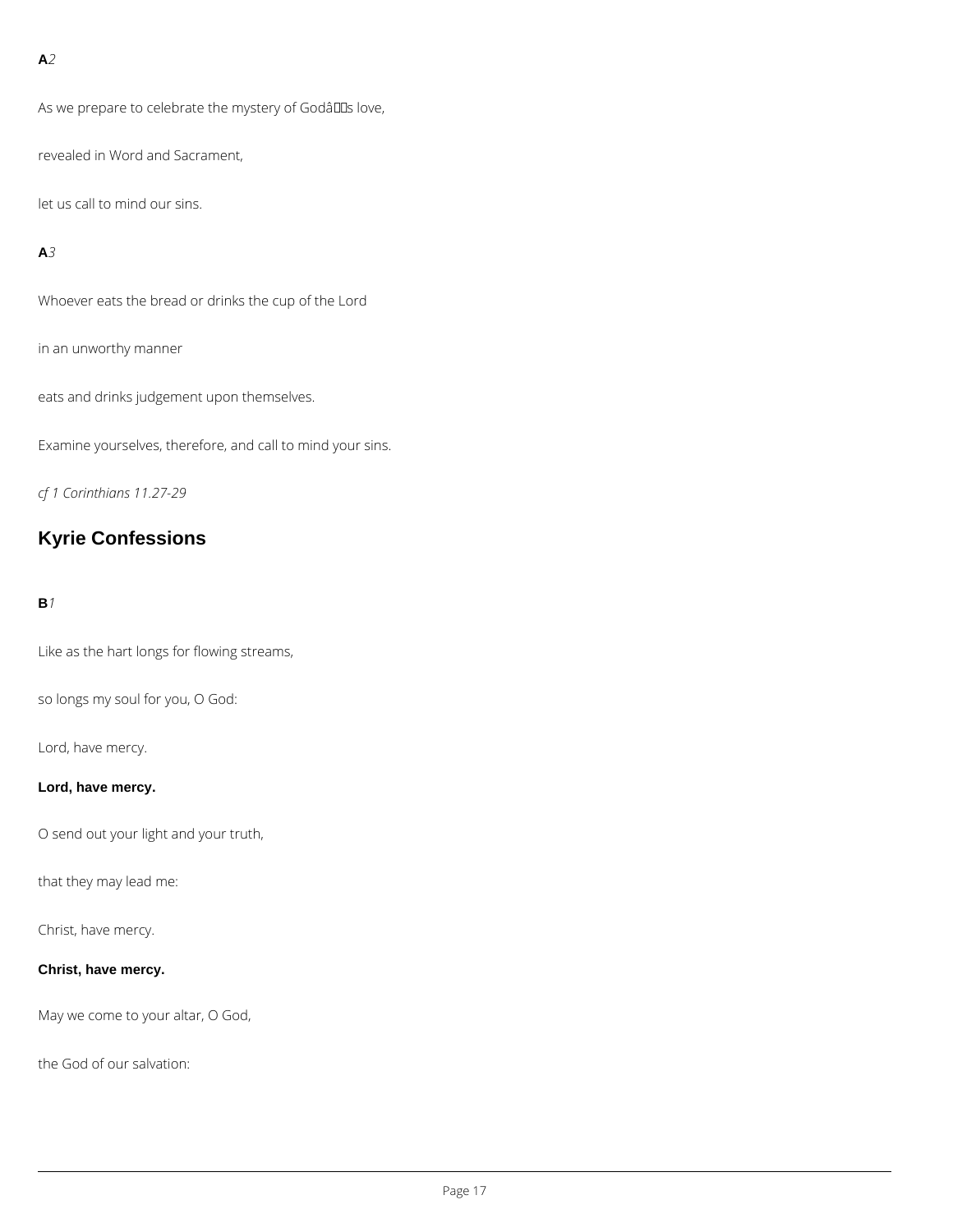Lord, have mercy.

#### **Lord, have mercy.**

#### **B***2*

Lord Jesus, you raise us to new life:

Lord, have mercy.

### **Lord, have mercy.**

Lord Jesus, you forgive our sins:

Christ, have mercy.

# **Christ, have mercy.**

Lord Jesus, you feed us with your body and blood:

Lord, have mercy.

**Lord, have mercy.**

# **Collect**

# **F***1*

Lord Jesus Christ,

we thank you that in this wonderful sacrament

you have given us the memorial of your passion:

grant us so to reverence the sacred mysteries

of your body and blood

that we may know within ourselves

and show forth in our lives

the fruits of your redemption;

for you are alive and reign with the Father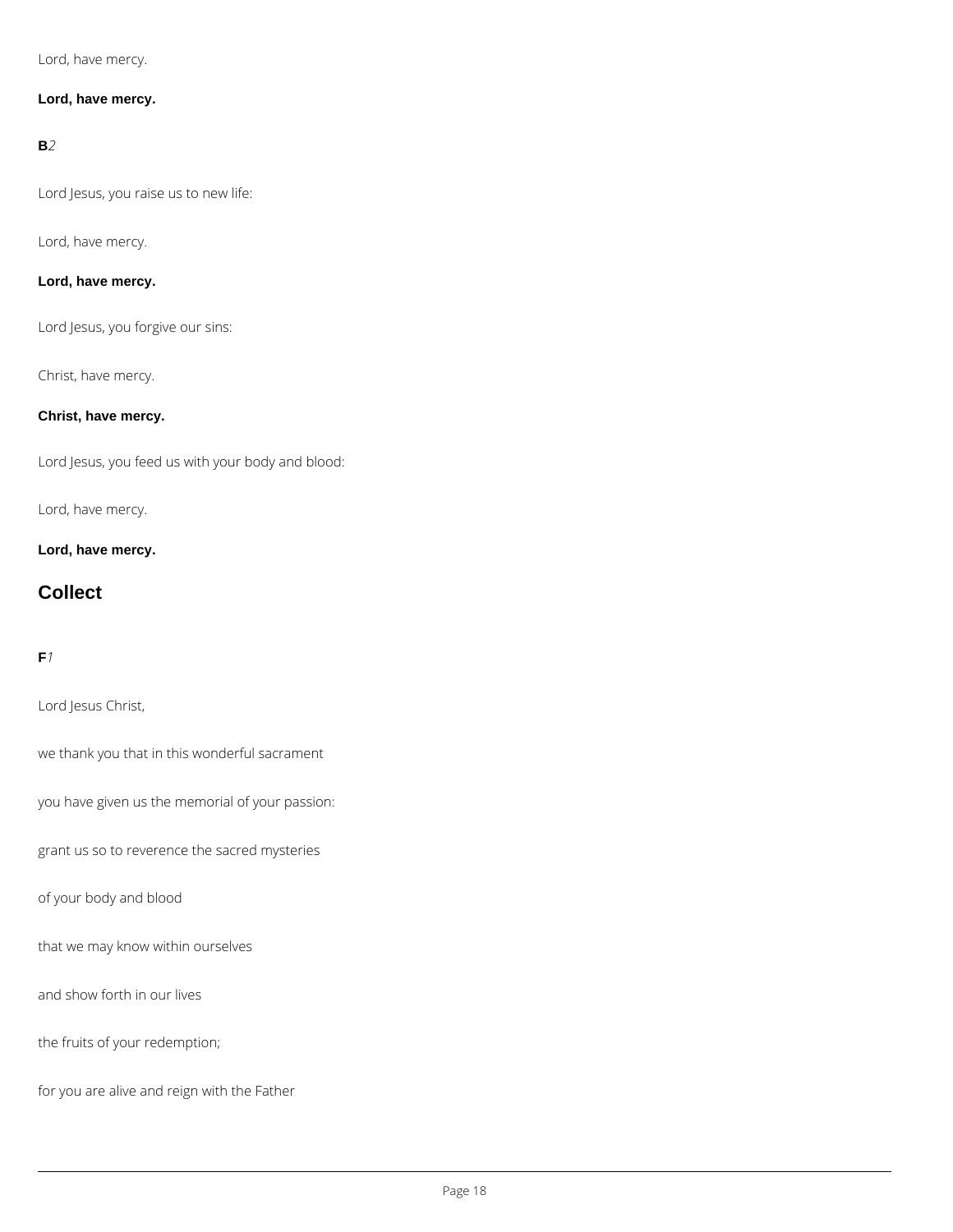in the unity of the Holy Spirit,

one God, now and for ever.

#### **Amen.**

# **Gospel Acclamation**

### **G***1*

Alleluia, alleluia.

I am the living bread that came down from heaven, says the Lord.

Whoever eats of this bread will live for ever.

*John 6.51*

**Alleluia.**

# **Intercession**

### **H***1*

We pray to the Lord.

Lord, listen to the prayers of your people,

gathered at your table.

In faith we pray:

**we pray to you our God.**

Here, where we celebrate how Christ gave us his body

to be our spiritual food,

listen as we pray for his body the Church,

spread throughout the world  $\partial I$ <sup>'</sup>

In faith we pray: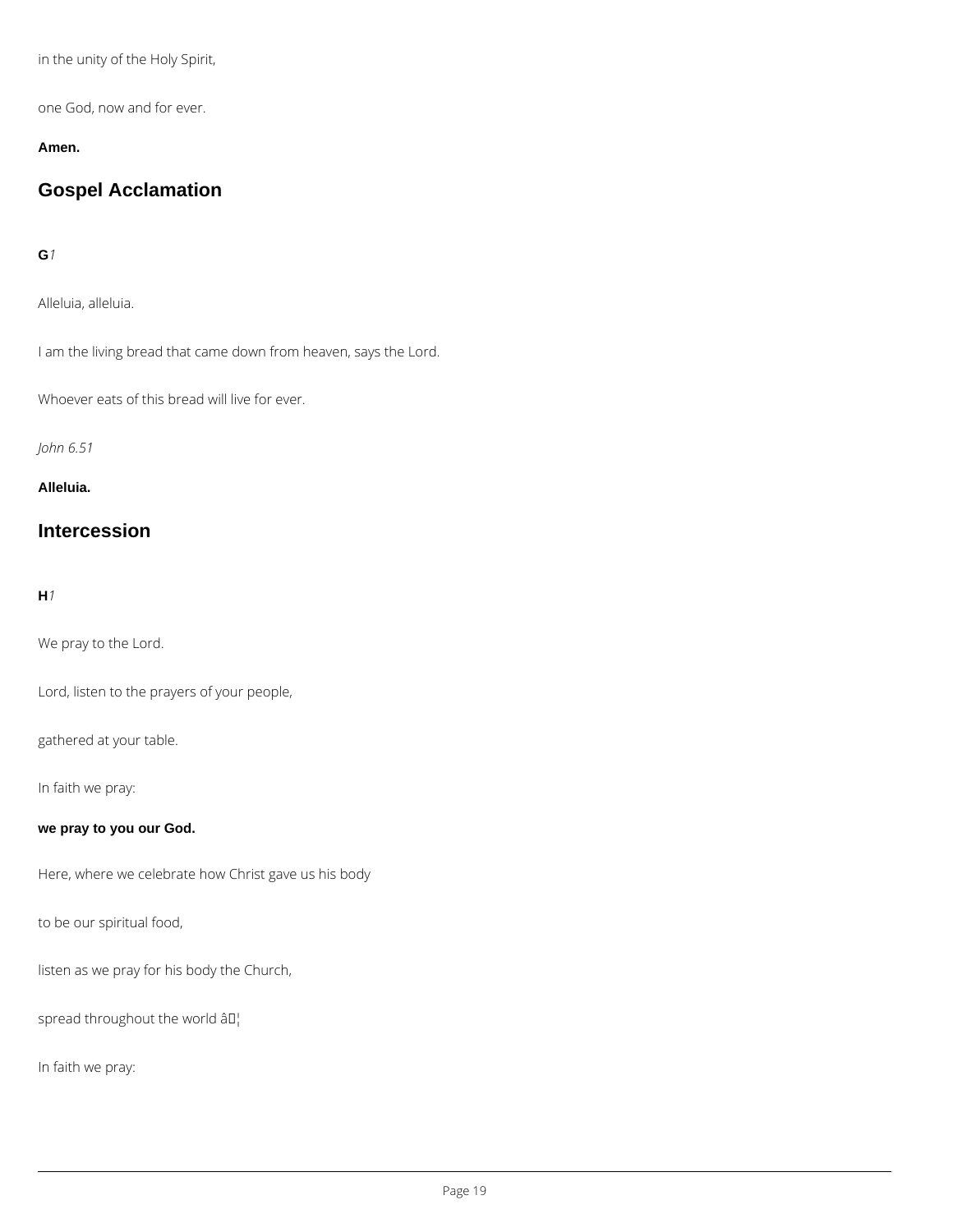#### **we pray to you our God.**

Here, where we recognize the presence of Christ,

who takes away the sin of the world,

listen as we pray for that world

and for its peoples for whom his blood was shed  $\partial I_1$ 

In faith we pray:

#### **we pray to you our God.**

Here, where we come together as Christ gathered with his friends

to give us this meal of holy fellowship,

listen as we pray for all whom you have given us,

our friends and all whose lives are joined with ours  $\partial \Pi_1$ 

In faith we pray:

#### **we pray to you our God.**

Here, where we remember the night of Christâlls agony and trial,

listen as we pray for all who share his sufferings

through fear or pain or distress of many kinds  $\partial \mathbb{I}^1$ 

In faith we pray:

#### **we pray to you our God.**

Here, where we join our praises with the whole company of heaven,

listen as we pray for all who have trusted Christâlls promise

to raise up on the last day those who eat his flesh and

drink his blood âD¦

In faith we pray: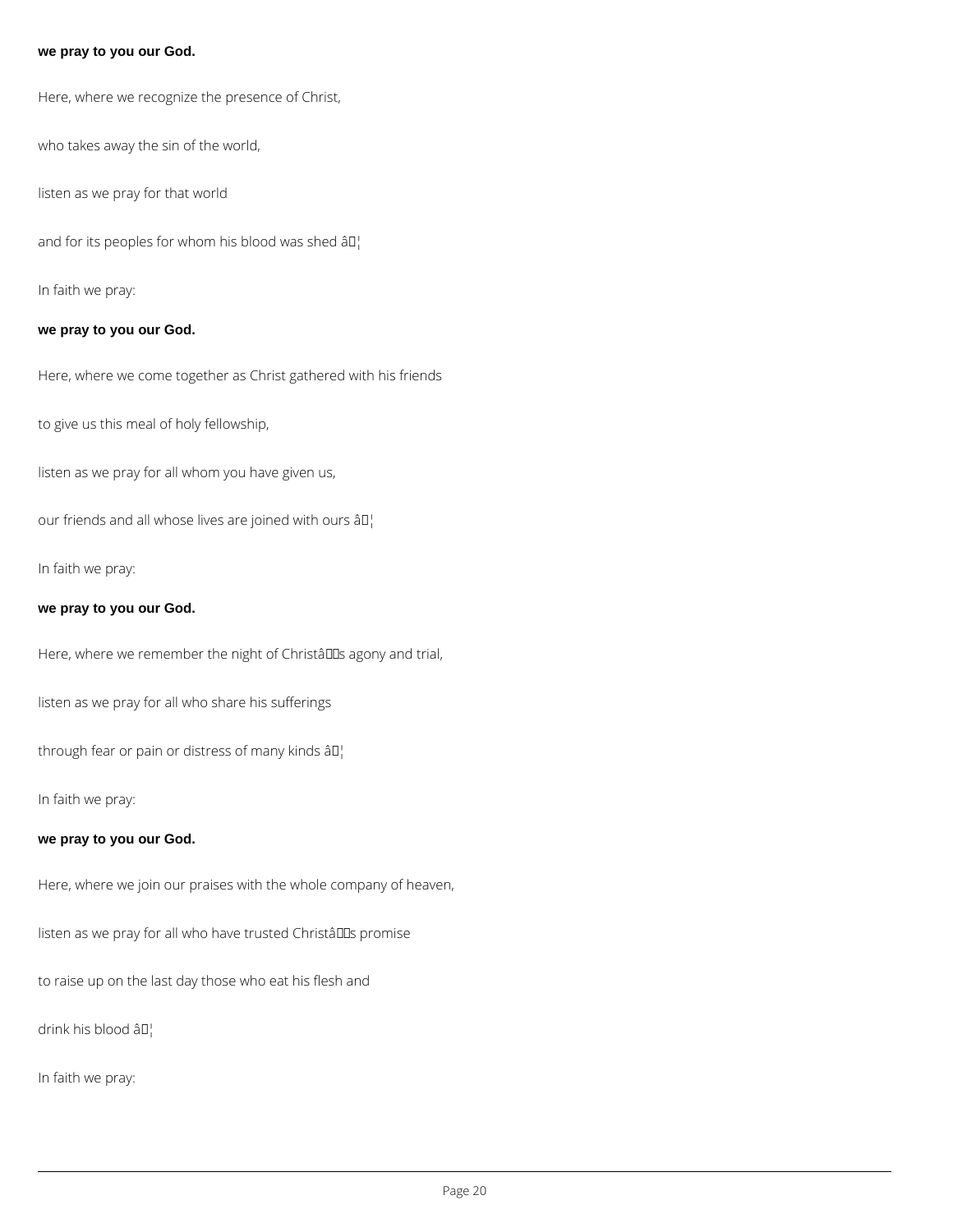#### **we pray to you our God.**

Lord, satisfy our hunger with the food that lasts,

the bread of God which comes down from heaven

and gives life to the world,

Jesus Christ your Son our Lord.

#### **Amen.**

# **Introductions to the Peace**

### **J***1*

We are the Body of Christ.

In the one Spirit we were all baptized into one body.

Let us then pursue all that makes for peace

and builds up our common life.

#### **J***2*

Our Lord Jesus Christ says:

If, when you are bringing your gift to the altar,

you remember your brother or sister has a

grievance against you,

leave your gift where it lies before the altar.

Go, make peace;

and only then come and offer your gift.

# **Prayer at the Preparation of the Table**

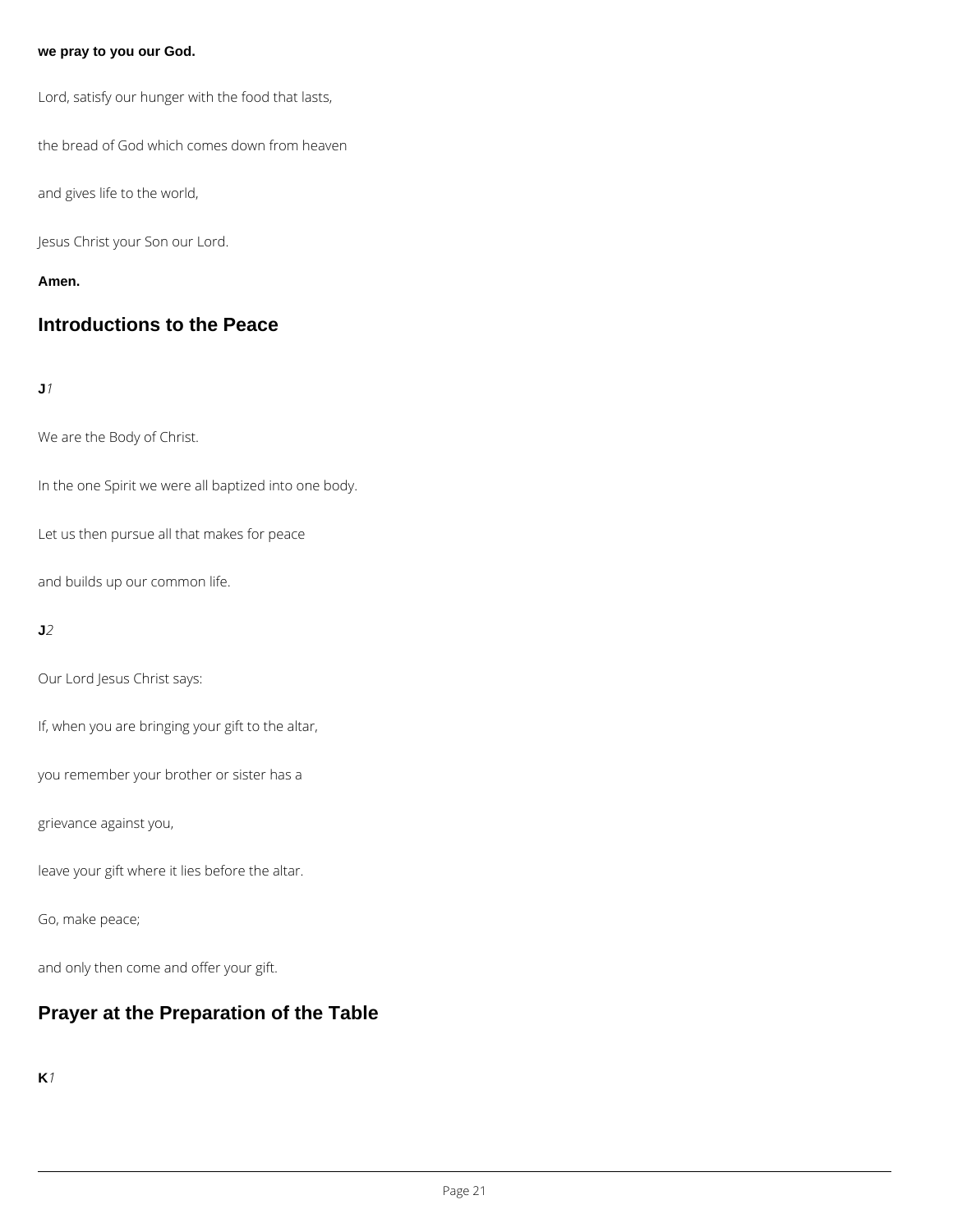God our sustainer,

receive the gifts we bring before you,

and feed us continually with that bread which satisfies all hunger,

your Son our Saviour Jesus Christ.

**Amen.**

# **Prefaces**

# **L***1*

And now we give you thanks

because, having loved his own who were in the world,

he loved them to the end;

and on the night before he suffered,

sitting at table with his disciples,

he instituted these holy mysteries,

that we, redeemed by his death

and restored to life by his resurrection,

might be partakers of his divine nature.

### **L***2*

And now we give you thanks

### because when his hour had come,

in his great love he gave this supper to his disciples,

that we might proclaim his death,

and feast with him in his kingdom.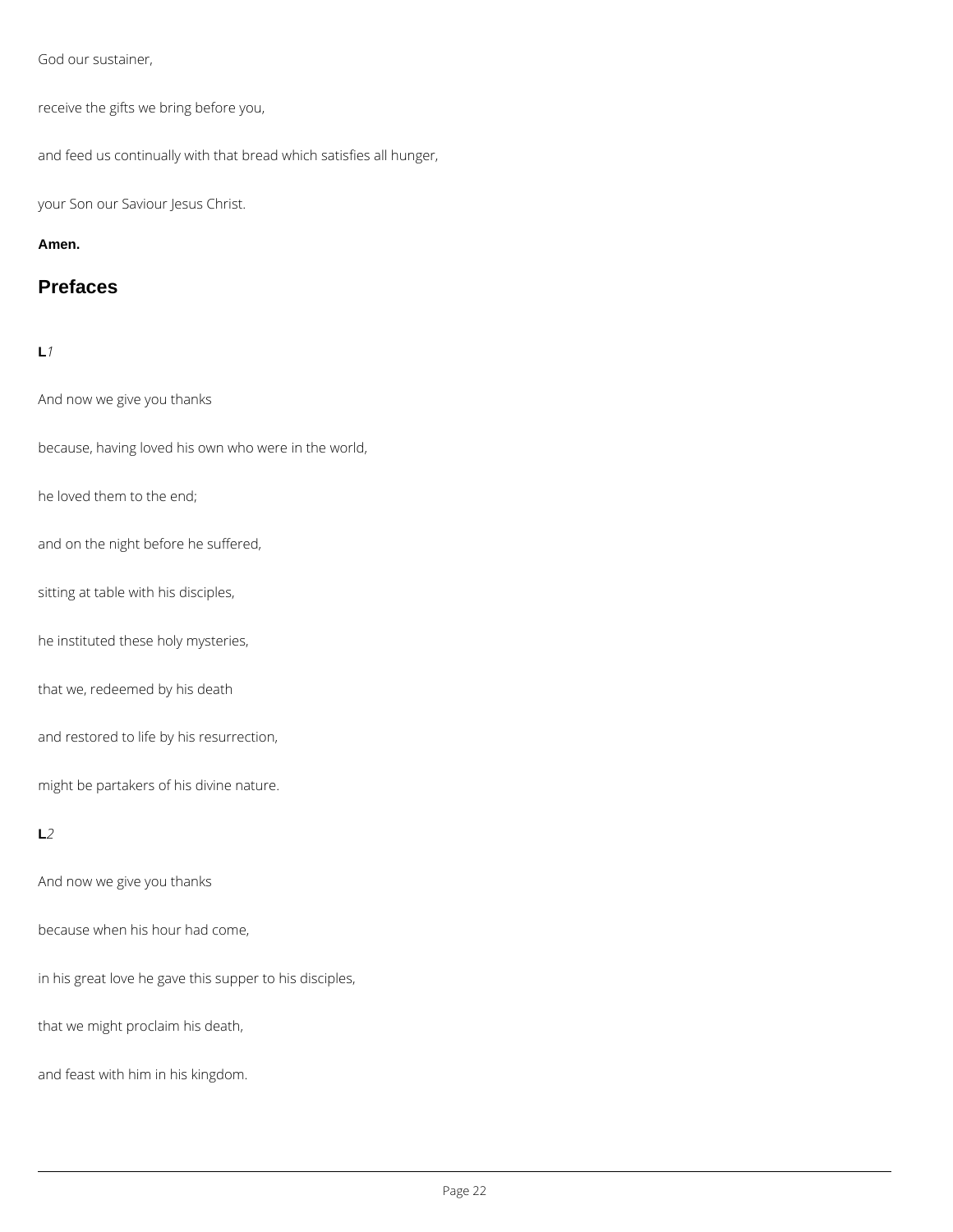### **L***3*

And now we give you thanks

because by water and the Holy Spirit

you have made us a holy people

in Jesus Christ our Lord;

you renew that mystery in bread and wine

to show forth your glory in all the world.

#### **L***4*

And now we give you thanks

because at the last supper,

as he sat at table with his apostles,

he gave us this memorial of his passion

to bring us its saving power until the end of time.

In this sacrament you feed your people

and strengthen them in holiness,

so that the family of humankind

may come to walk in the light of one faith,

in one communion of love.

# **Extended Preface**

**M***1*

It is indeed right and good,

our duty and our salvation,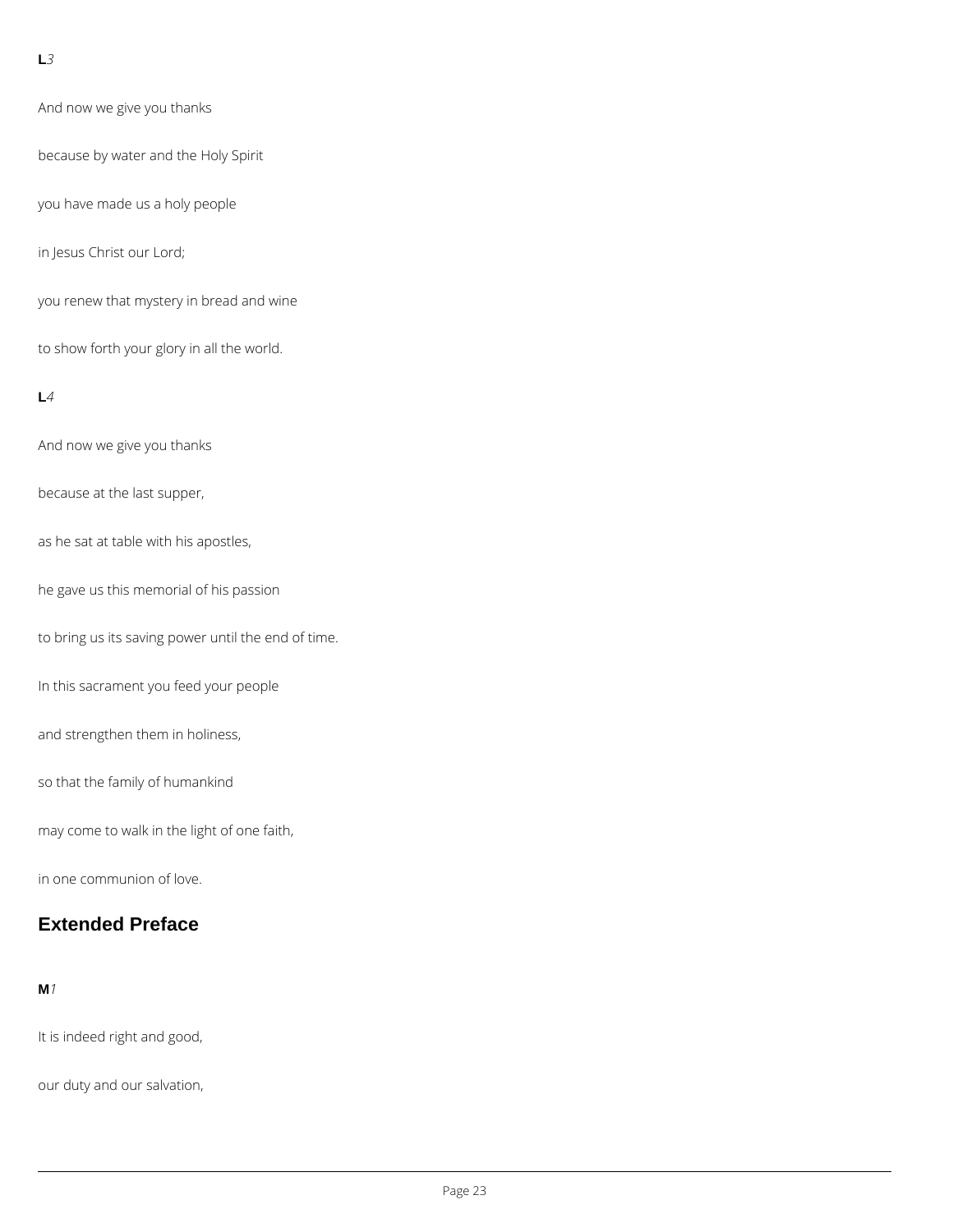always and everywhere to give you thanks and praise,

holy Father, almighty and eternal God,

through Jesus Christ our great high priest.

He offered himself to you as the Lamb without blemish,

the acceptable gift that gives you perfect praise.

At the Last Supper, seated with his apostles,

he left this memorial of his passion

to bring us its saving power until the end of time.

In this great sacrament you feed your people

and strengthen them in holiness,

so that throughout the world the human family

may be enlightened by one faith

and drawn together in one communion of love.

We come to this foretaste of your heavenly banquet

to be transformed by your grace

and restored in the image and likeness of the risen Christ.

Therefore earth unites with heaven

to sing a new song of praise;

we too join with angels and archangels

as they proclaim your glory without end:

# **Post Communion**

**N***1*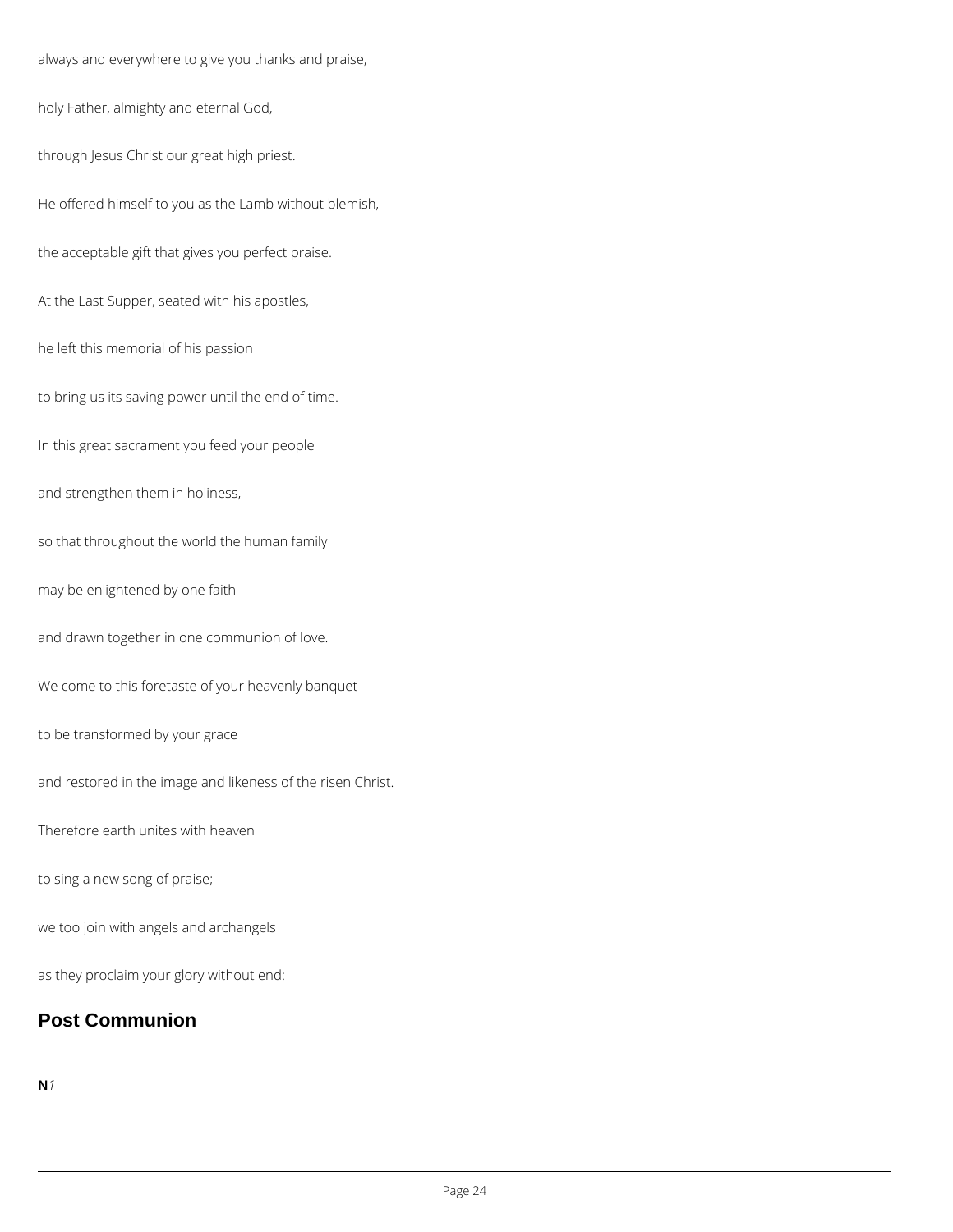All praise to you, our God and Father,

for you have fed us with the bread of heaven

and quenched our thirst from the true vine:

hear our prayer that, being grafted into Christ,

we may grow together in unity

and feast with him in his kingdom;

through Jesus Christ our Lord.

**Amen.**

# **Blessings and Ending**

**P***1*

Christ, who has nourished us with himself the living bread,

make you one in praise and love,

and raise you up at the last day;

and the blessing  $\hat{a} \Pi_1^{\dagger}$ 

#### **P***2*

May the Father,

who fed his children with manna in the wilderness,

strengthen you in your pilgrimage to the Promised Land.

**Amen.**

### May the Son,

who gave his flesh for food and his blood for drink,

keep you in eternal life and raise you up on the last day.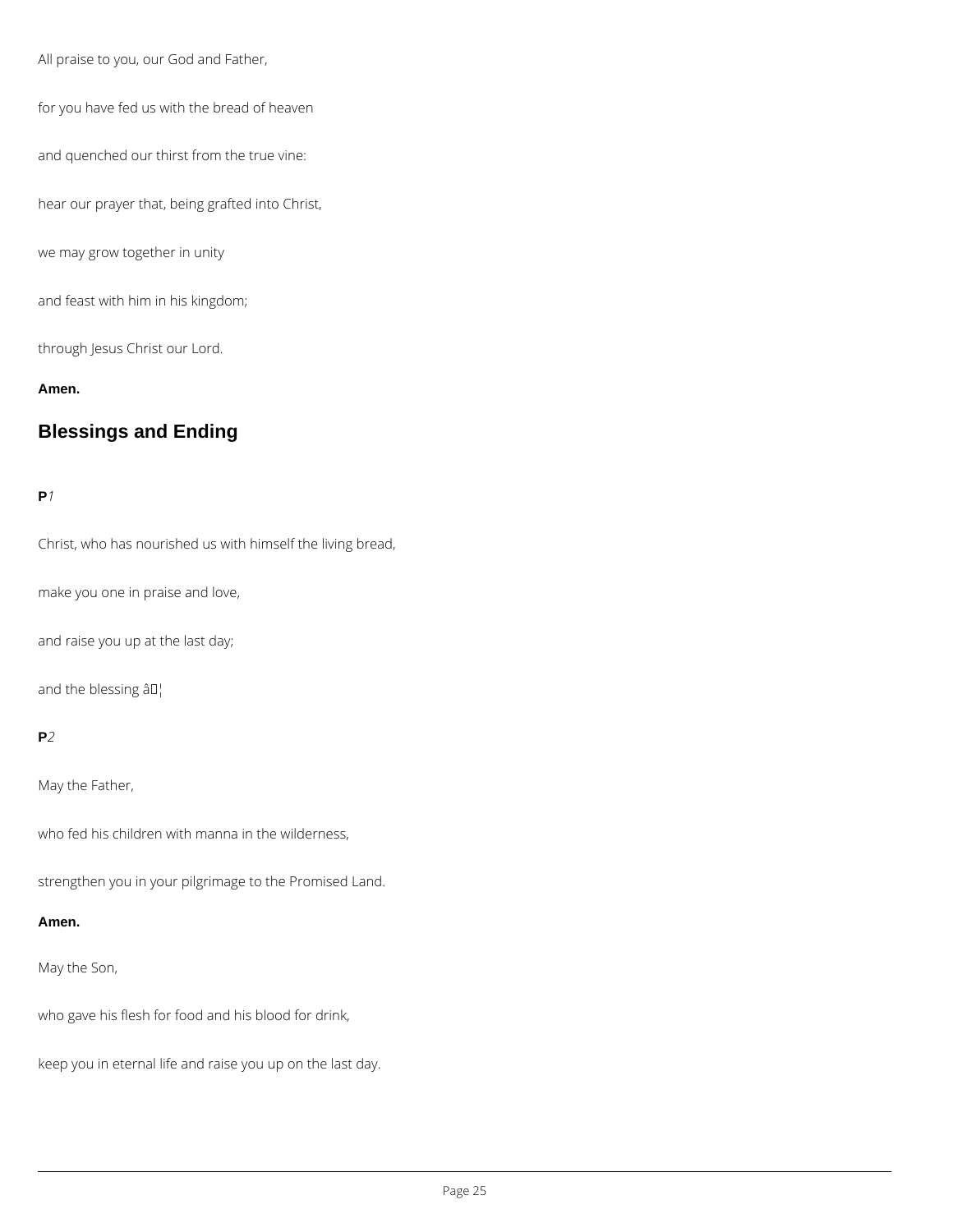#### **Amen.**

May the Holy Spirit,

who leads us into all truth,

help you discern the LordâllEs body

and empower you to proclaim his death until he comes.

#### **Amen.**

And the blessing âD¦

## **P***3*

Wisdom has set her table;

she calls from the highest place in the city,

âDDCome, eat my bread and drink the wine I have mixed.

Leave your foolishness; walk in the way of understanding.âDD

**I will go to the altar of God,**

**even to the God of my joy and gladness.**

# **Acclamation**

#### **R***1*

I am the bread of life,

anyone who comes to me shall not hunger,

anyone who believes in me shall never thirst.

#### **Alleluia. Lord, give us this bread always.**

The bread of God comes down from heaven,

and gives life to the world.

**Alleluia. Lord, give us this bread always.**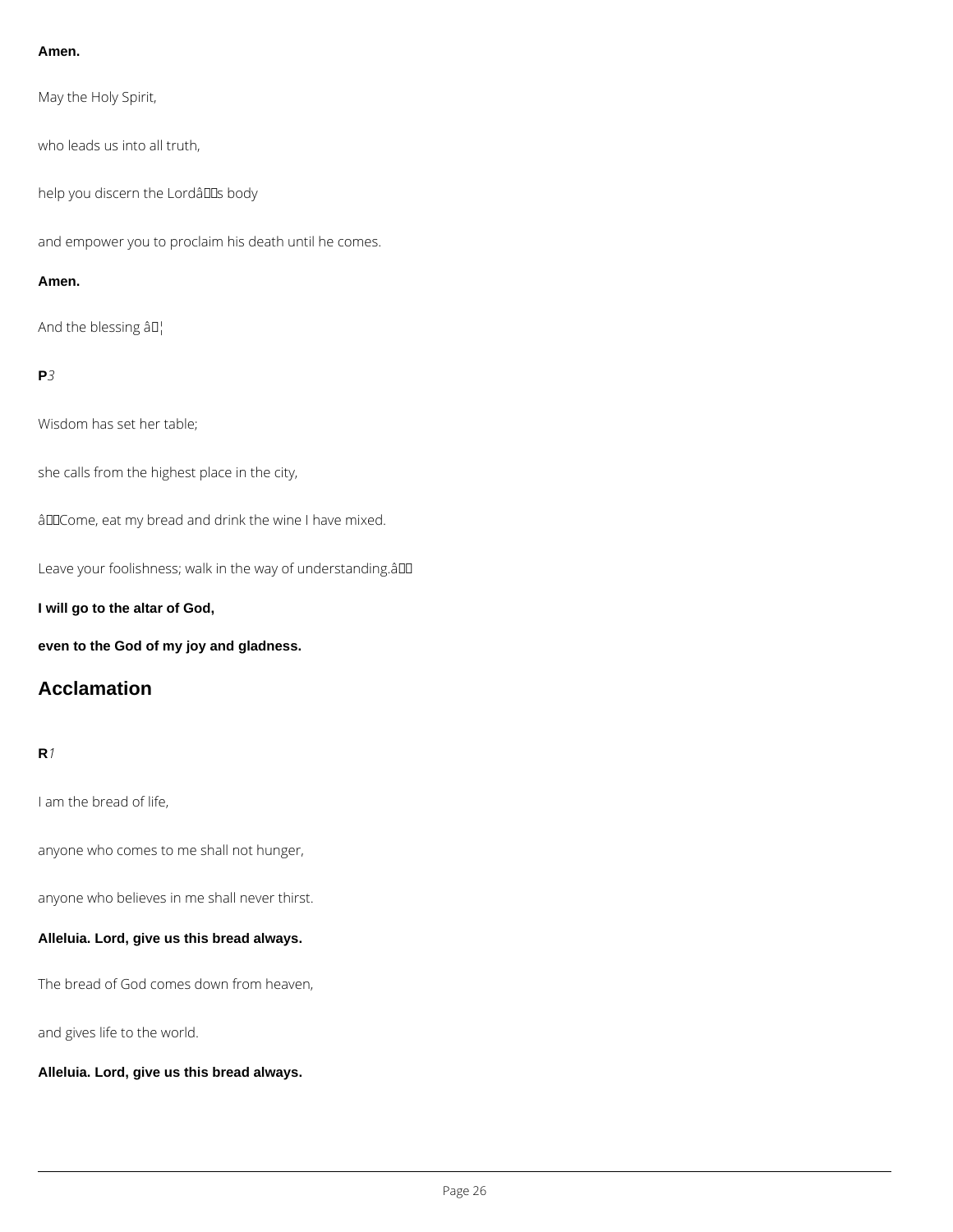Anyone who eats my flesh and drinks my blood has eternal life

and I will raise them up on the last day.

#### **Alleluia. Lord, give us this bread always.**

It is the Spirit that gives life; the flesh is of no avail.

The words I speak, they are spirit and they are life.

**Alleluia. Lord, give us this bread always.**

# **Short Passages of Scripture**

### **S***1*

As often as you eat this bread and drink this cup,

you proclaim the Lordâlls death until he comes.

*1 Corinthians 11.26*

#### **S***2*

Jesus said, â00 am the bread of life.

Whoever comes to me will never be hungry,

and whoever believes in me will never be thirsty.âDD

### *John 6.35*

#### **S***3*

The cup of blessing that we bless,

is it not a sharing in the blood of Christ?

The bread that we break,

is it not a sharing in the body of Christ?

Because there is one bread,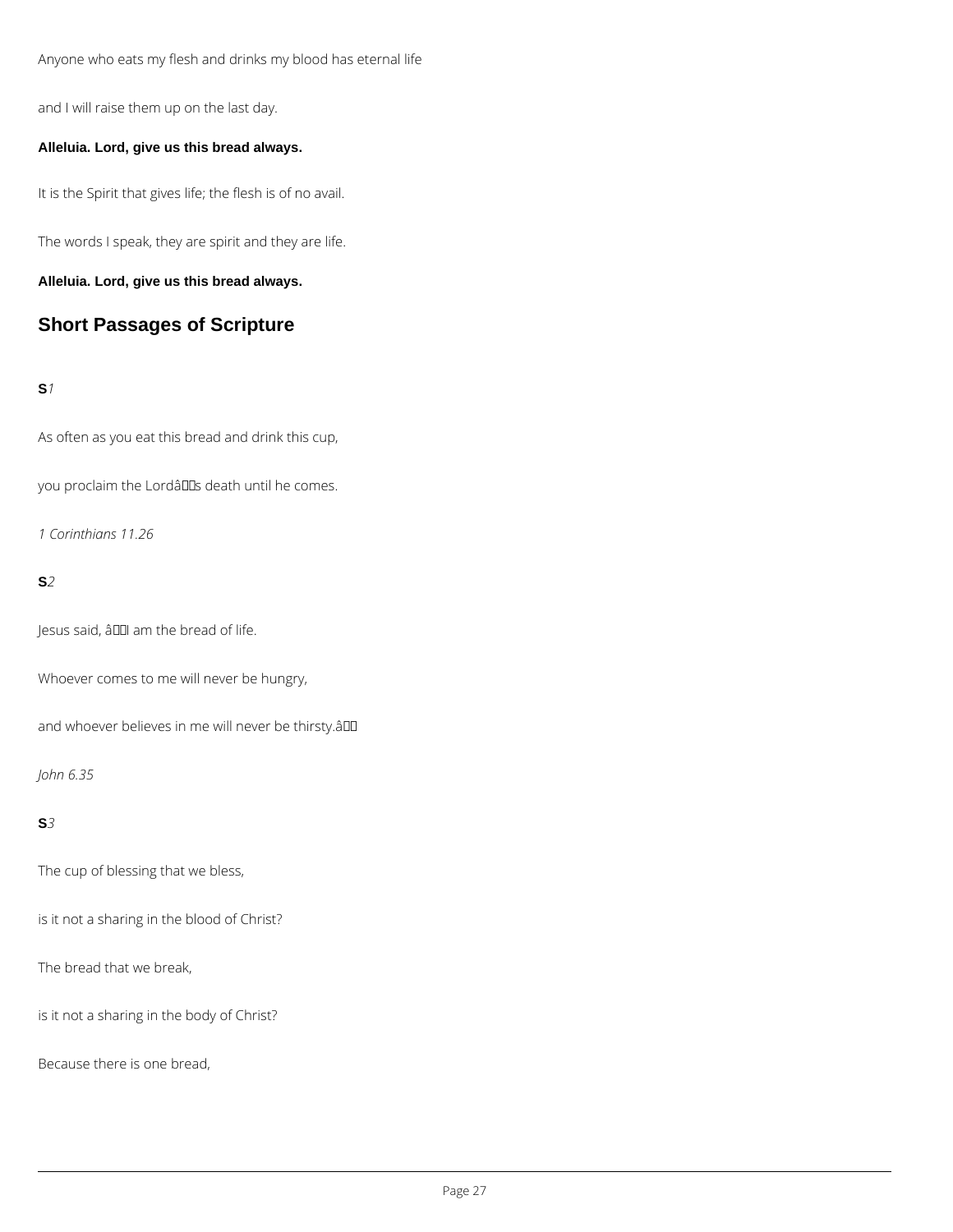we who are many are one body,

for we all partake of the one bread.

*1 Corinthians 10.16,17*

**S***4*

Then their eyes were opened, and they recognized him.

He had been made known to them in the breaking of the bread.

*Luke 24.31a,35*

# **Dedication Festival**

# **Invitation to Confession**

**A***1*

We are a temple of Godâlls indwelling Holy Spirit,

yet we have grieved him.

The temple of our bodies does not belong to us,

but was bought at the price of ChristâllEs precious blood.

So we come, in sorrow yet with confidence,

to ask forgiveness of our Father in heaven.

# **Kyrie Confession**

Zeal for your house has eaten me up

and the taunts of those who taunt you have fallen upon me.

Lord, have mercy.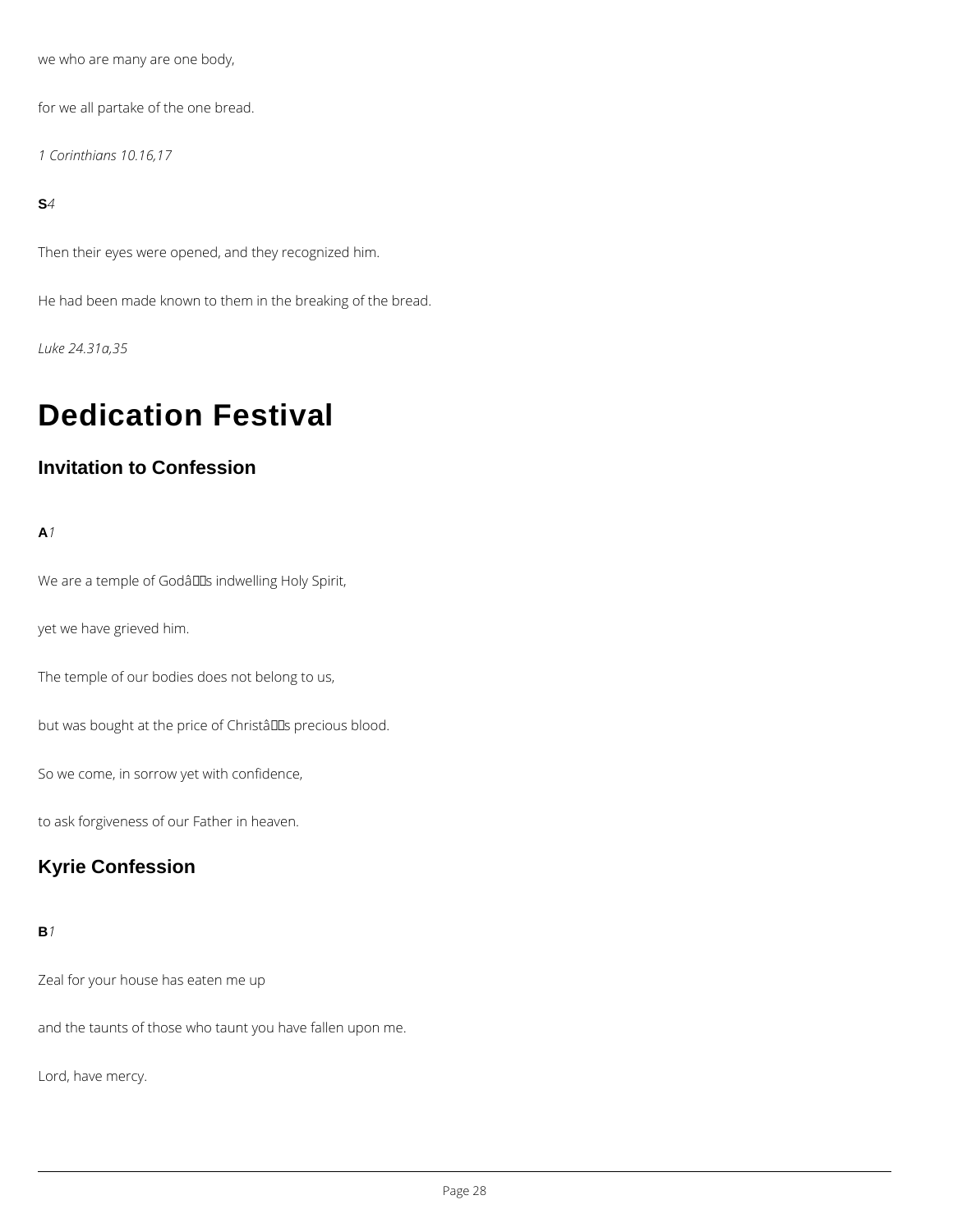#### **Lord, have mercy.**

I would rather stand at the threshold of the house of my God

than dwell in the tents of ungodliness.

Christ, have mercy.

#### **Christ, have mercy.**

The Lord will defend your going out and your coming in

from this time forward for evermore.

Lord, have mercy.

### **Lord, have mercy.**

# **Collect**

## **F***1*

Almighty God,

to whose glory we celebrate the dedication

of this house of prayer:

we praise you for the many blessings

you have given to those who worship you here:

and we pray that all who seek you in this place may find you,

and, being filled with the Holy Spirit,

may become a living temple acceptable to you;

through Jesus Christ your Son our Lord,

who is alive and reigns with you,

in the unity of the Holy Spirit,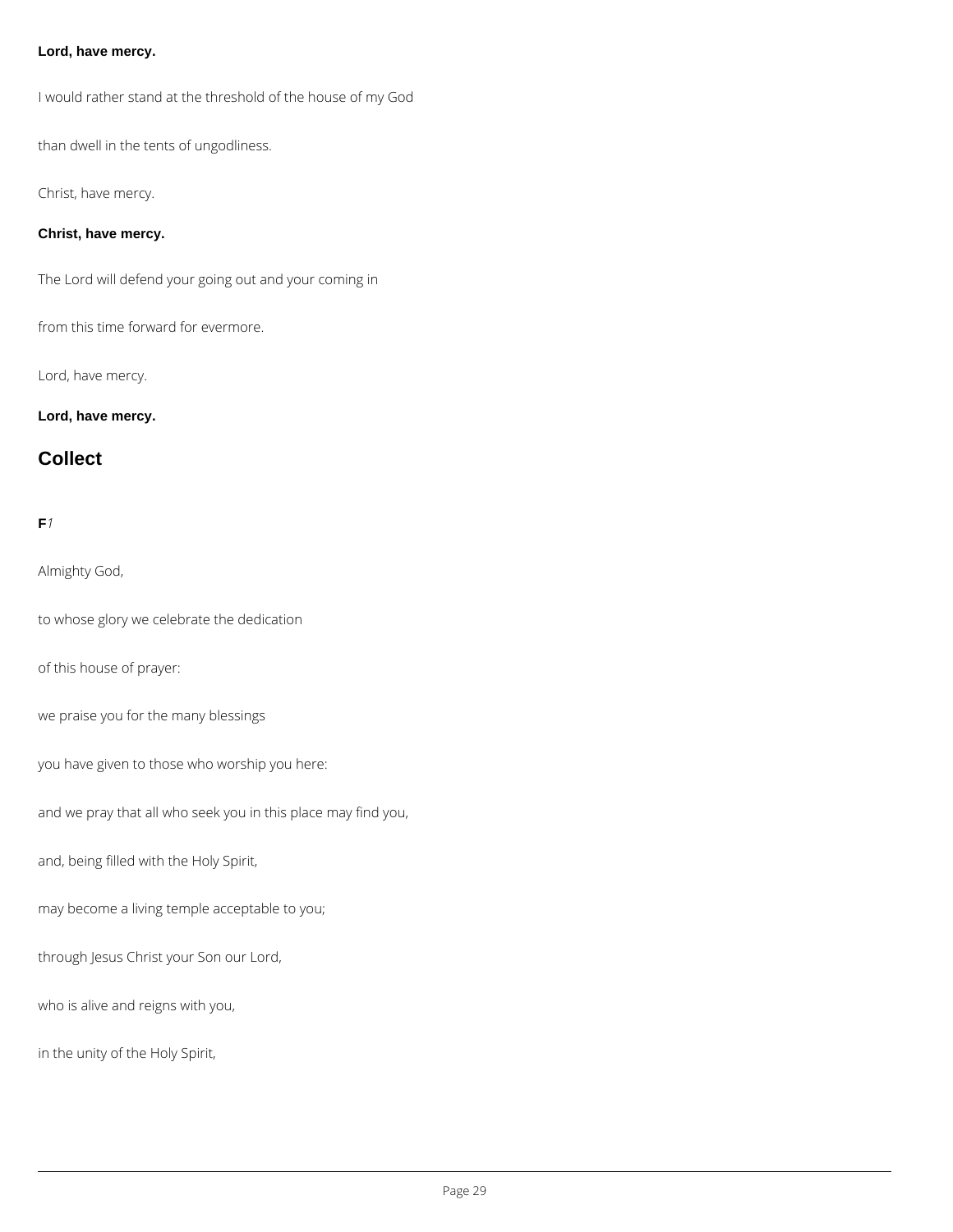one God, now and for ever.

#### **Amen.**

# **Gospel Acclamation**

### **G***1*

Alleluia, alleluia.

Lord, we love the house of your habitation

and the place where your glory abides.

#### **Alleluia.**

*cf Psalm 26.8*

# **Intercession**

#### **H***1*

The risen Christ is here in the midst of us.

We bring our prayers to him as Lord of the Church.

For the Church universal,

of which these buildings are a visible symbol,

#### **Lord, receive our thanks and prayer.**

For this congregation,

as we remember your promise

that when two or three are gathered in your name

you are there in the midst of them,

**Lord, receive our thanks and prayer.**

For this place, that we may be still and know that you are God,

**Lord, receive our thanks and prayer.**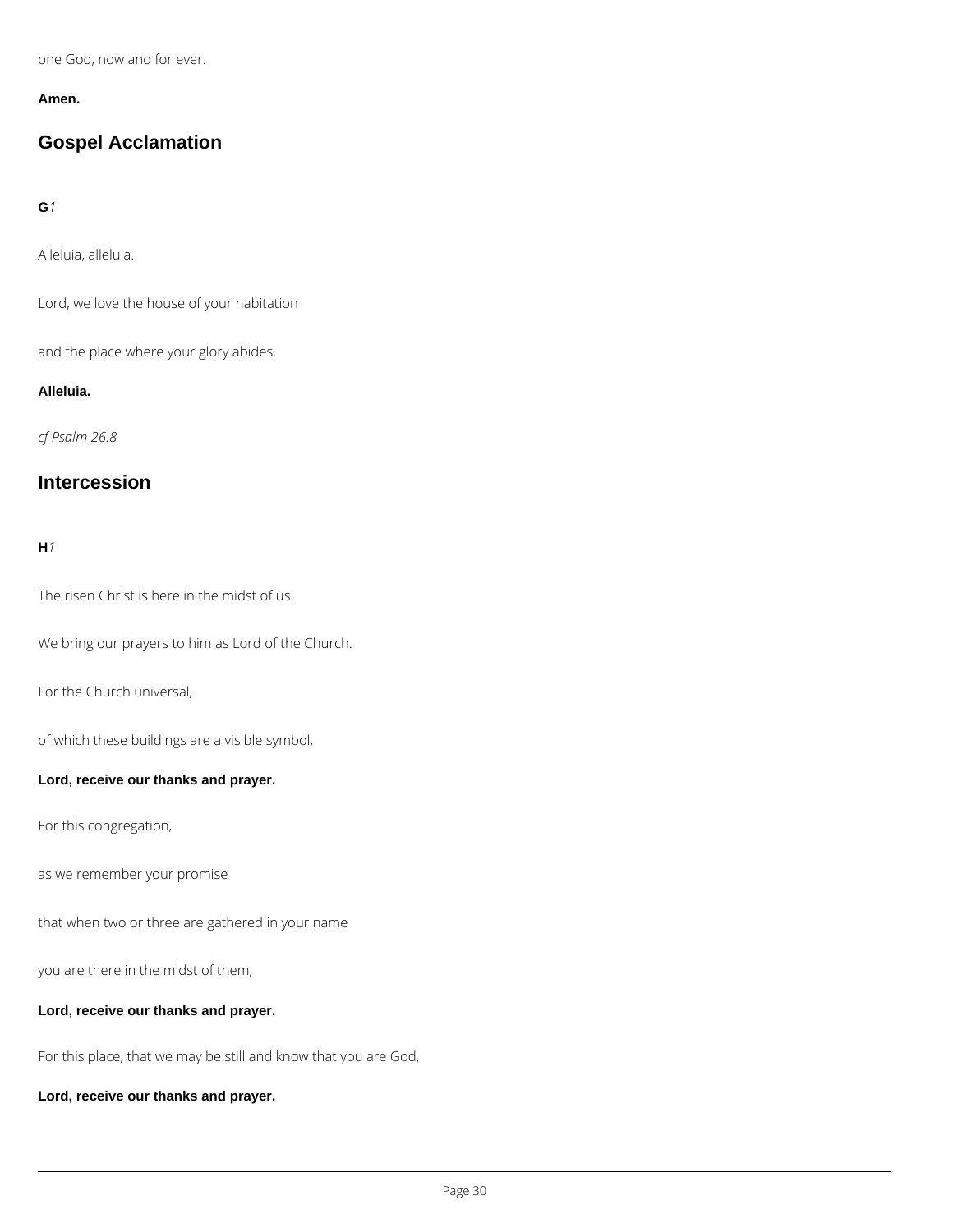For the fulfilling of our desires and petitions as you see best for us,

#### **Lord, receive our thanks and prayer.**

For your blessings in the past and for a vision for the future,

#### **Lord, receive our thanks and prayer.**

For the gift of the Holy Spirit and new life in baptism,

#### **Lord, receive our thanks and prayer.**

For the pardon of our sins when we fall short of your glory,

#### **Lord, receive our thanks and prayer.**

For a foretaste of your eternal kingdom

in the sacrament of the eucharist,

### **Lord, receive our thanks and prayer.**

For the blessing of our vows

and the crowning of our years with your goodness,

#### **Lord, receive our thanks and prayer.**

For the faith of those who have gone before us

and for grace to persevere like them,

#### **Lord, receive our thanks and prayer.**

For the benefactors of this place who have died in the

## peace of Christ

and are at rest,

**Lord, receive our thanks and prayer.**

For a sense of our fellowship with [*N our patron and*] all your saints,

**Lord, receive our thanks and prayer.**

O God, from living stones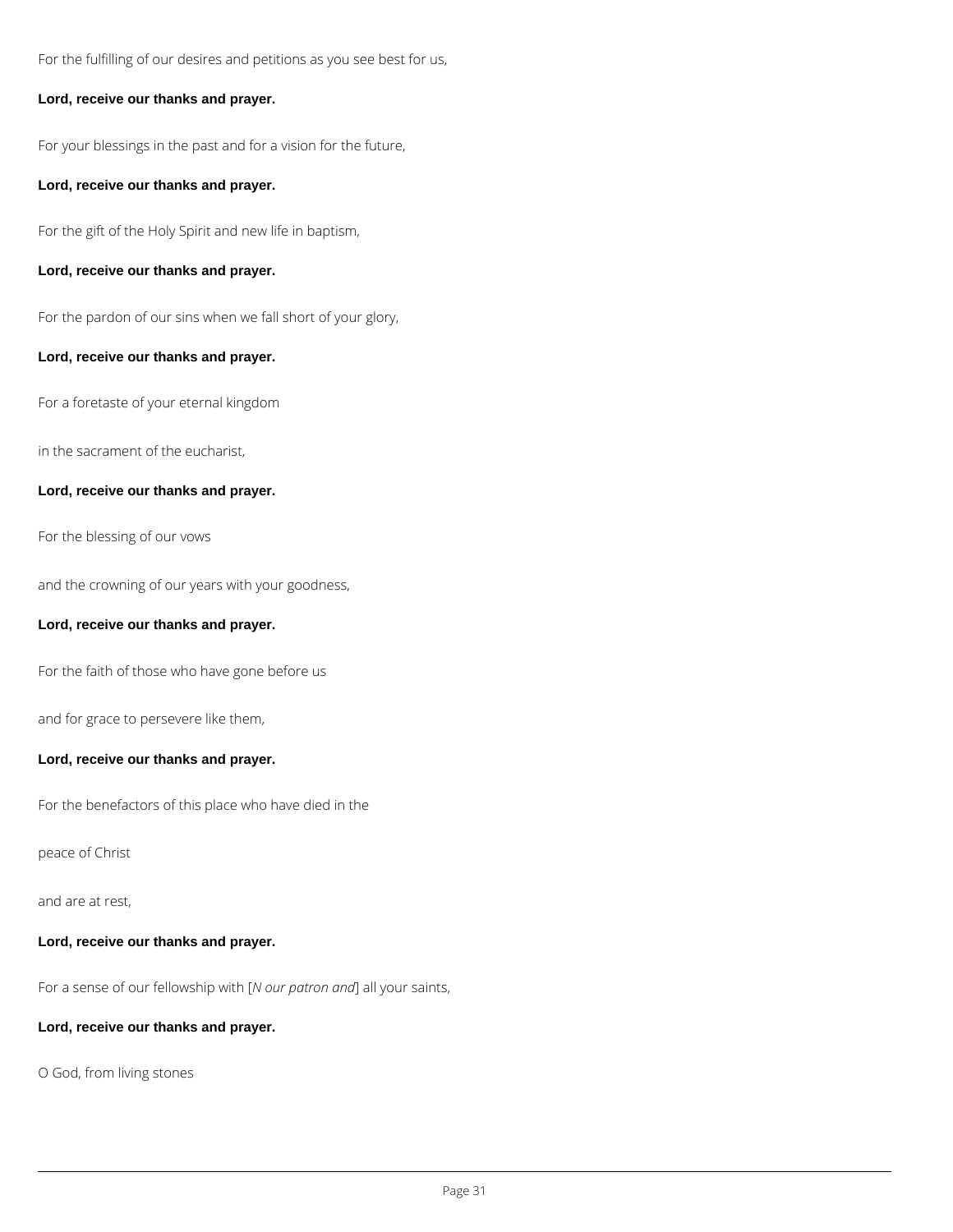you prepare an everlasting dwelling-place for your majesty.

Grant that in the power of the Holy Spirit

those who serve you here

may always be kept within your presence.

This we pray through Jesus Christ our Lord.

#### **Amen.**

# **Introduction to the Peace**

#### **J***1*

Peace to this house from God our heavenly Father.

Peace to this house from his Son who is our peace.

Peace to this house from the Holy Spirit, the life-giver.

# **Prayer at the Preparation of the Table**

#### **K***1*

Lord, teach us how to repay you for your goodness towards us.

We will lift up the cup of salvation

and call upon your name.

#### **Amen.**

# **Prefaces**

And now we give you thanks

for your blessing on this house of prayer,

where through your grace we offer you the sacrifice of praise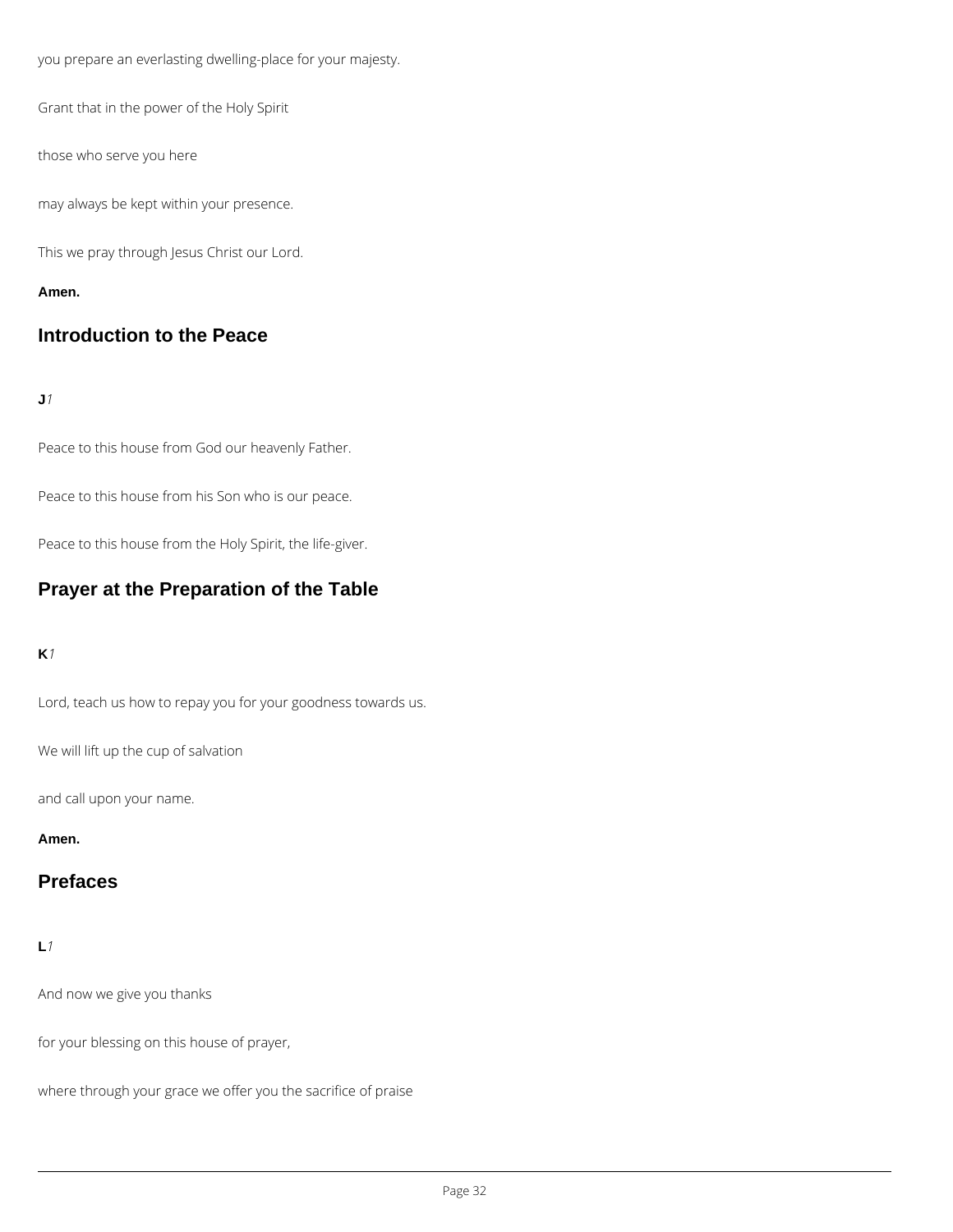and are built by your Spirit into a temple made without hands,

even the body of your Son Jesus Christ.

### **L***2*

And now we give you thanks that,

though the heaven of heavens cannot contain you,

and your glory is in all the world,

yet you chose to hallow places for your worship,

and in them you pour forth gifts of grace

upon your faithful people.

# **Extended Preface**

### **M***1*

It is indeed right, our duty and our joy,

always and everywhere to give you thanks,

almighty and eternal Father,

enthroned upon the praises of your people.

We thank you for this house of prayer,

in which you bless your family

as we come to you in pilgrimage.

Here you reveal your presence in sacramental signs,

and make us one with you through the unseen bond of grace.

Here you build your temple of living stones,

and bring the Church to its full stature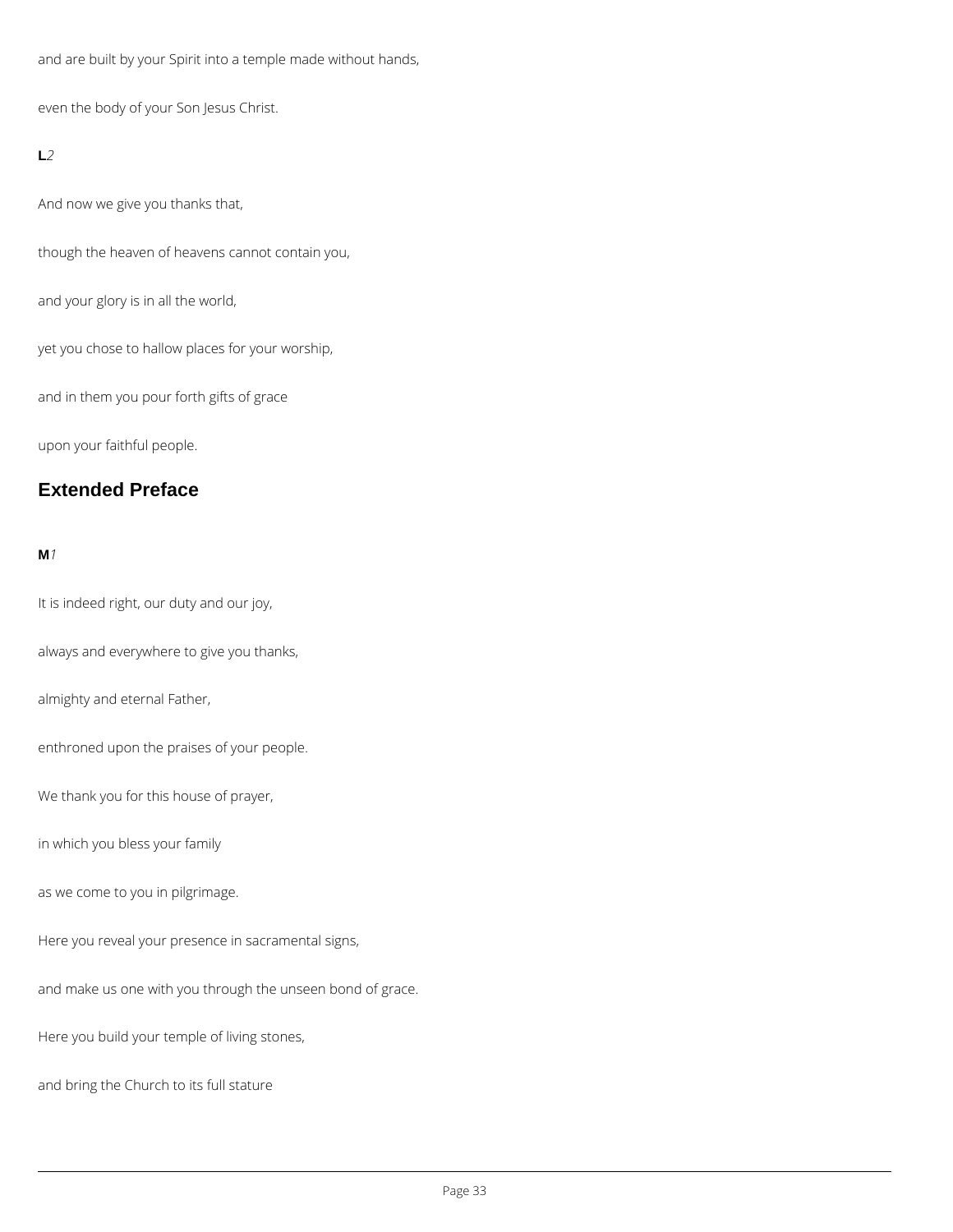as the body of Christ throughout the world,

to reach its perfection at last

in the heavenly city of Jerusalem,

which is the vision of your peace.

Therefore, in union with the heavenly Jerusalem,

with angels in joyful assembly,

with all whose names are written in heaven,

and with the spirits of the righteous made perfect,

we lift up our voices to join in the triumphal song of praise:

# **Post Communion**

#### **N***1*

Father in heaven,

whose Church on earth is a sign of your heavenly peace,

an image of the new and eternal Jerusalem:

grant to us in the days of our pilgrimage

that, fed with the living bread of heaven,

and united in the body of your Son,

we may be the temple of your presence,

the place of your glory on earth,

and a sign of your peace in the world;

through Jesus Christ our Lord.

**Amen.**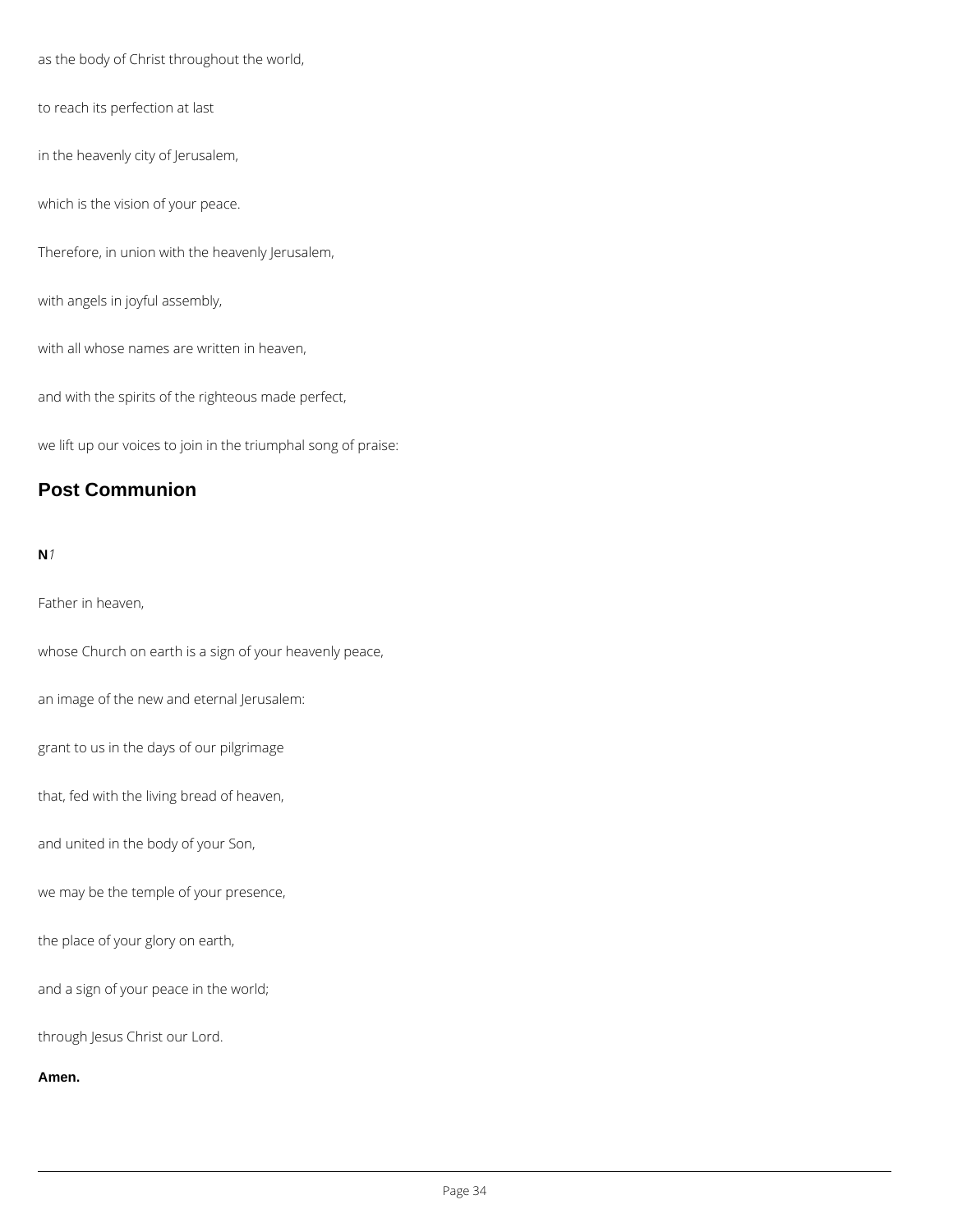# **Blessings**

## **P***1*

Christ, whose glory is in the heavens,

fill this house and illuminate your hearts;

and the blessing  $\hat{a} \Pi_1^1$ 

### **P***2*

God has given you the citizenship of heaven,

with his blessed and beloved,

and the whole company of the redeemed.

#### **Amen.**

God give you the will to live each day in life eternal.

#### **Amen.**

God bring you to the home

that Christ prepares for all who love him.

#### **Amen.**

And the blessing  $\hat{a} \Pi_1^{\dagger}$ 

# **An Alternative Dismissal for a Dedication Festival**

#### **Q***1Acclamation*

*After the post-communion prayers a hymn may be sung and/or the following acclamation may be used*

How awesome is this place.

**This is none other than the house of God,**

**and this is the gateway of heaven.**

I saw a ladder which rested on the ground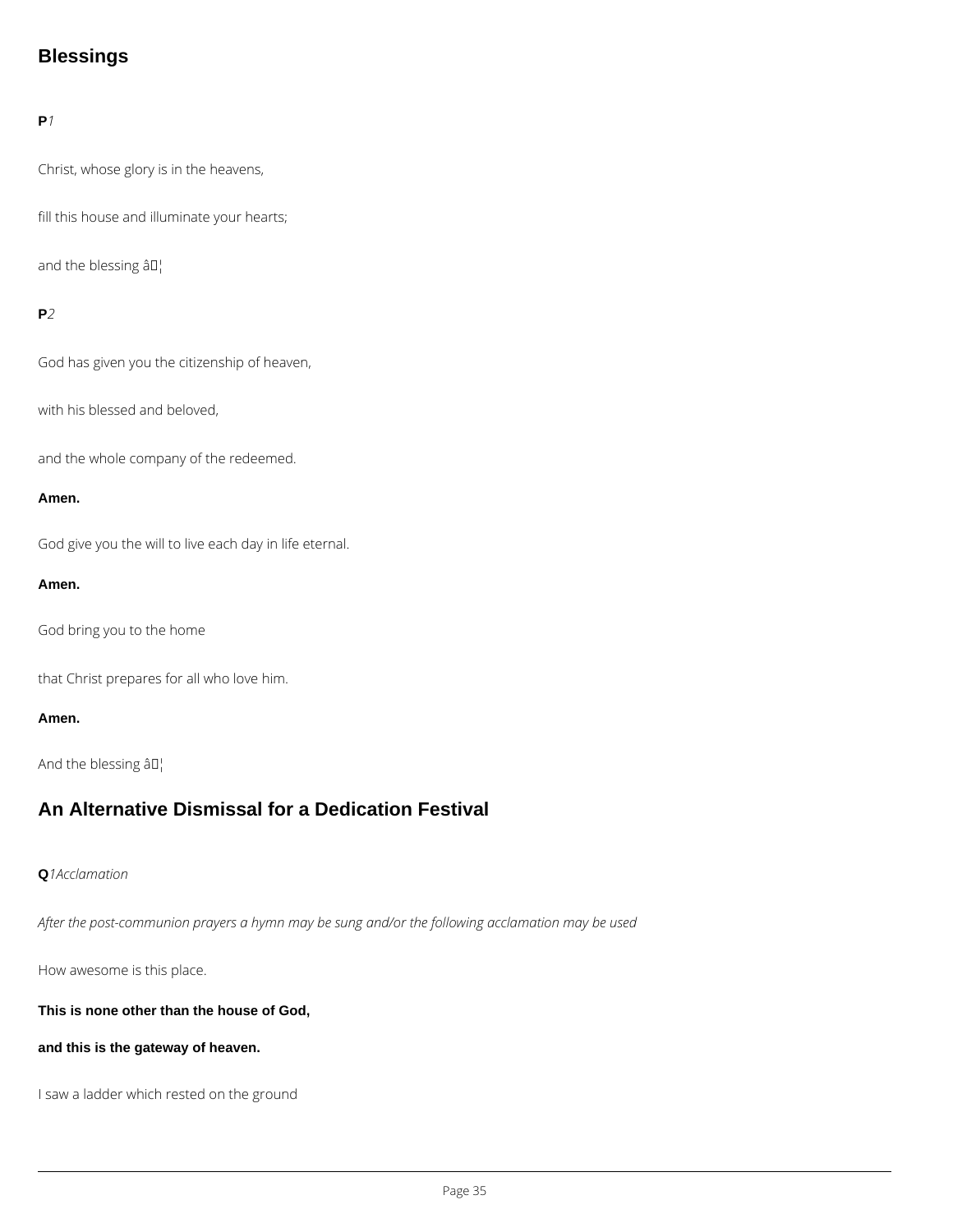with its top reaching to heaven,

and the angels of God were going up and down it.

**This is none other than the house of God,**

**and this is the gateway of heaven.**

You will see greater things than this.

You will see heaven wide open,

and Godâlls angels ascending and descending upon the Son of Man.

#### **This is none other than the house of God,**

#### **and this is the gateway of heaven.**

You are the temple of the living God,

and the Spirit of God dwells in you.

The temple of God is holy, and you are that temple.

**This is none other than the house of God,**

**and this is the gateway of heaven.**

# *The Dismissal Gospel*

Hear the Gospel of our Lord Jesus Christ according to John.

## **Glory to you, O Lord.**

[Jesus said,] âDIThe hour is coming, and is now here, when

the true worshippers will worship the Father in spirit and

truth, for the Father seeks such as these to worship him.

God is spirit, and those who worship him must worship

in spirit and truth.â

*John 4.23,24*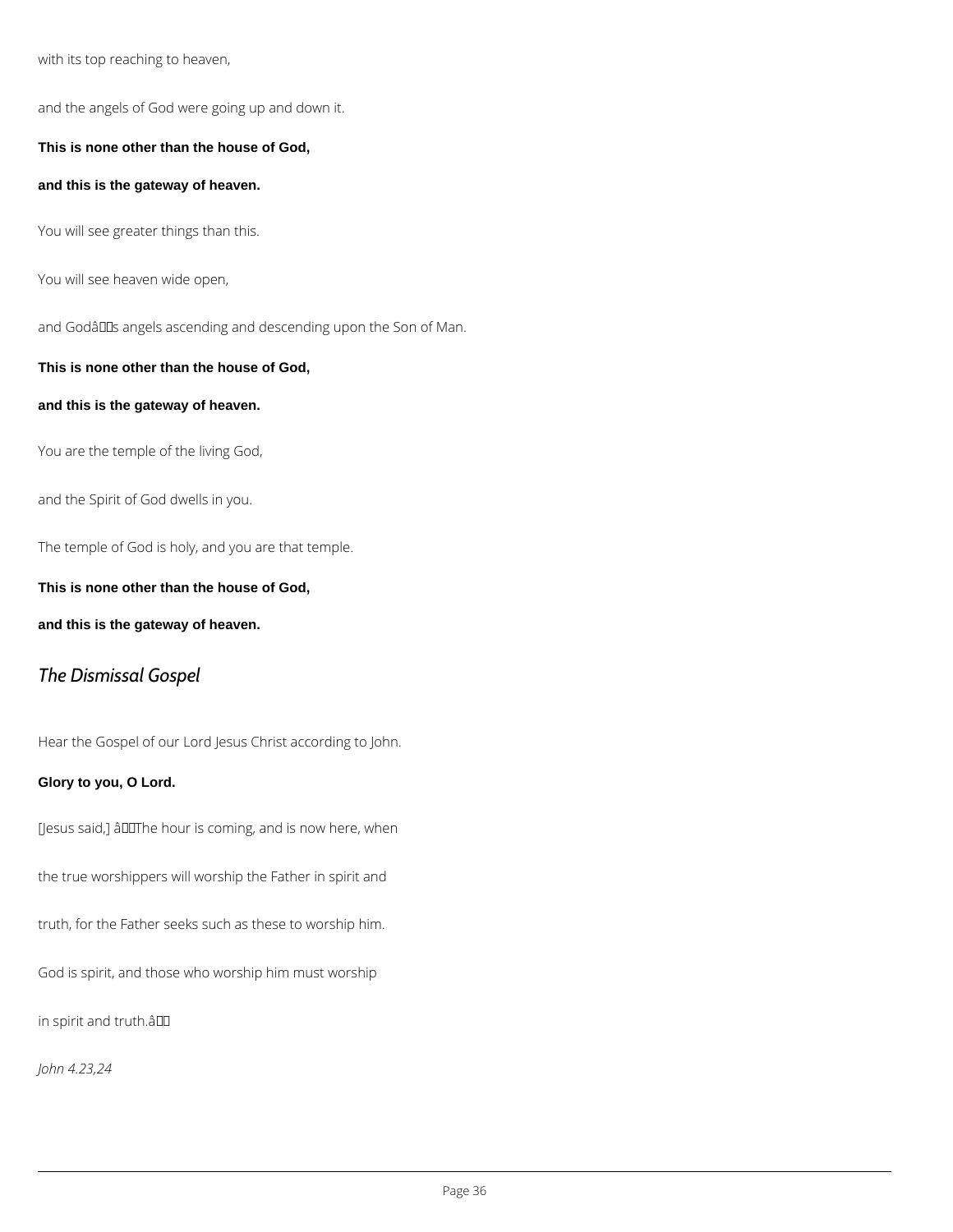### *At the end the reader says*

This is the Gospel of the Lord.

#### **Praise to you, O Christ.**

# *The Blessing*

God has given you the citizenship of heaven,

with his blessed and beloved,

and the whole company of the redeemed.

#### **Amen.**

God give you the will to live each day in life eternal.

#### **Amen.**

God bring you to the home

that Christ prepares for all who love him.

#### **Amen.**

And the blessing  $\hat{a} \Pi_1^{\dagger}$ 

# *The Dismissal*

Like living stones, precious in his sight,

go in peace to proclaim the mighty acts of God.

#### **Thanks be to God.**

# **Acclamation**

**R***1*

How awesome is this place.

**This is none other than the house of God,**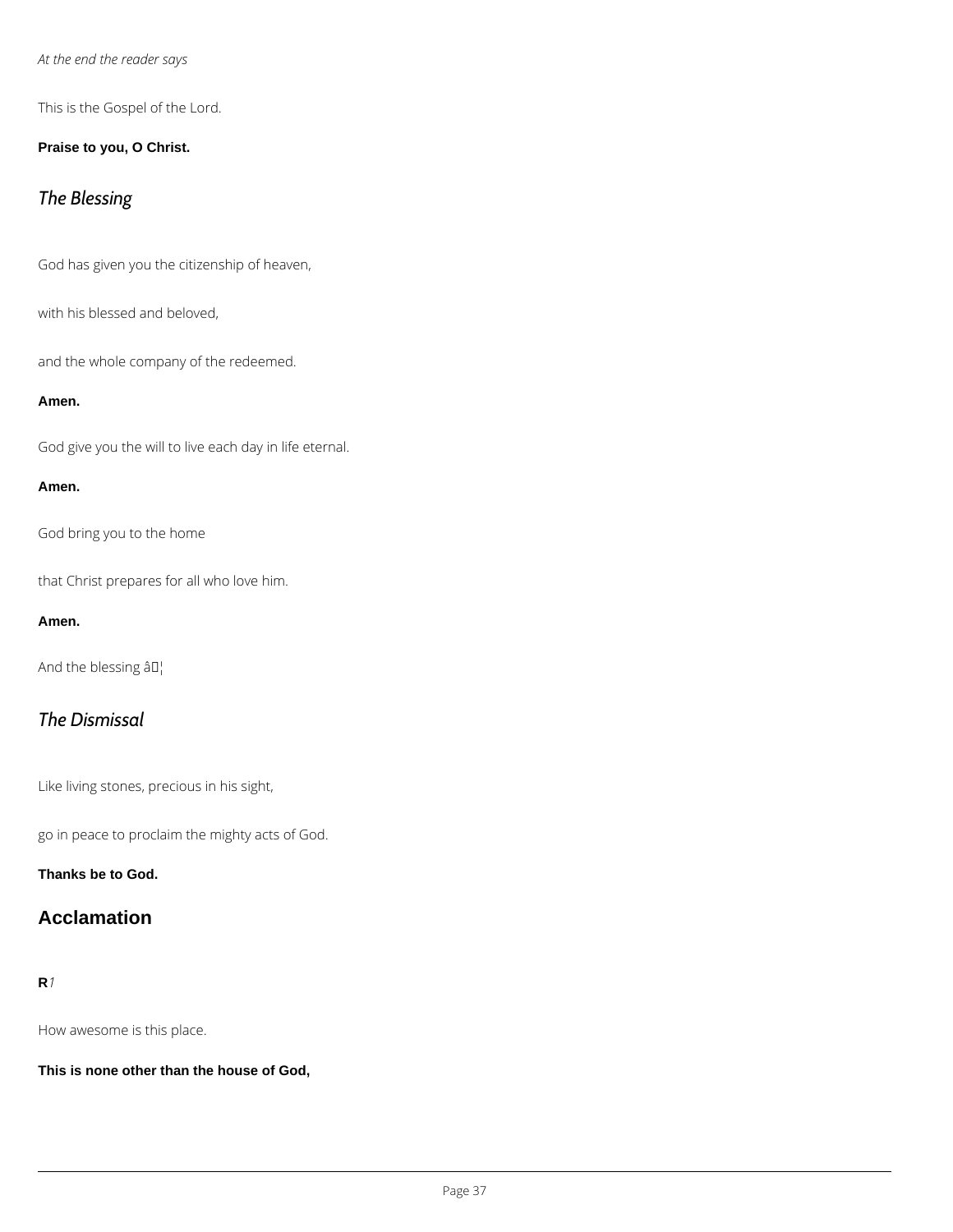#### **and this is the gateway of heaven.**

I saw a ladder which rested on the ground

with its top reaching to heaven,

and the angels of God were going up and down it.

**This is none other than the house of God,**

#### **and this is the gateway of heaven.**

You will see greater things than this.

You will see heaven wide open,

and Godâllas angels ascending and descending upon the Son of Man.

#### **This is none other than the house of God,**

#### **and this is the gateway of heaven.**

You are the temple of the living God,

and the Spirit of God dwells in you.

The temple of God is holy, and you are that temple.

**This is none other than the house of God,**

**and this is the gateway of heaven.**

# **Short Passages of Scripture**

#### **S***1*

How awesome is this place!

This is none other than the house of God,

and this is the gate of heaven.

*Genesis 28.17*

**S***2*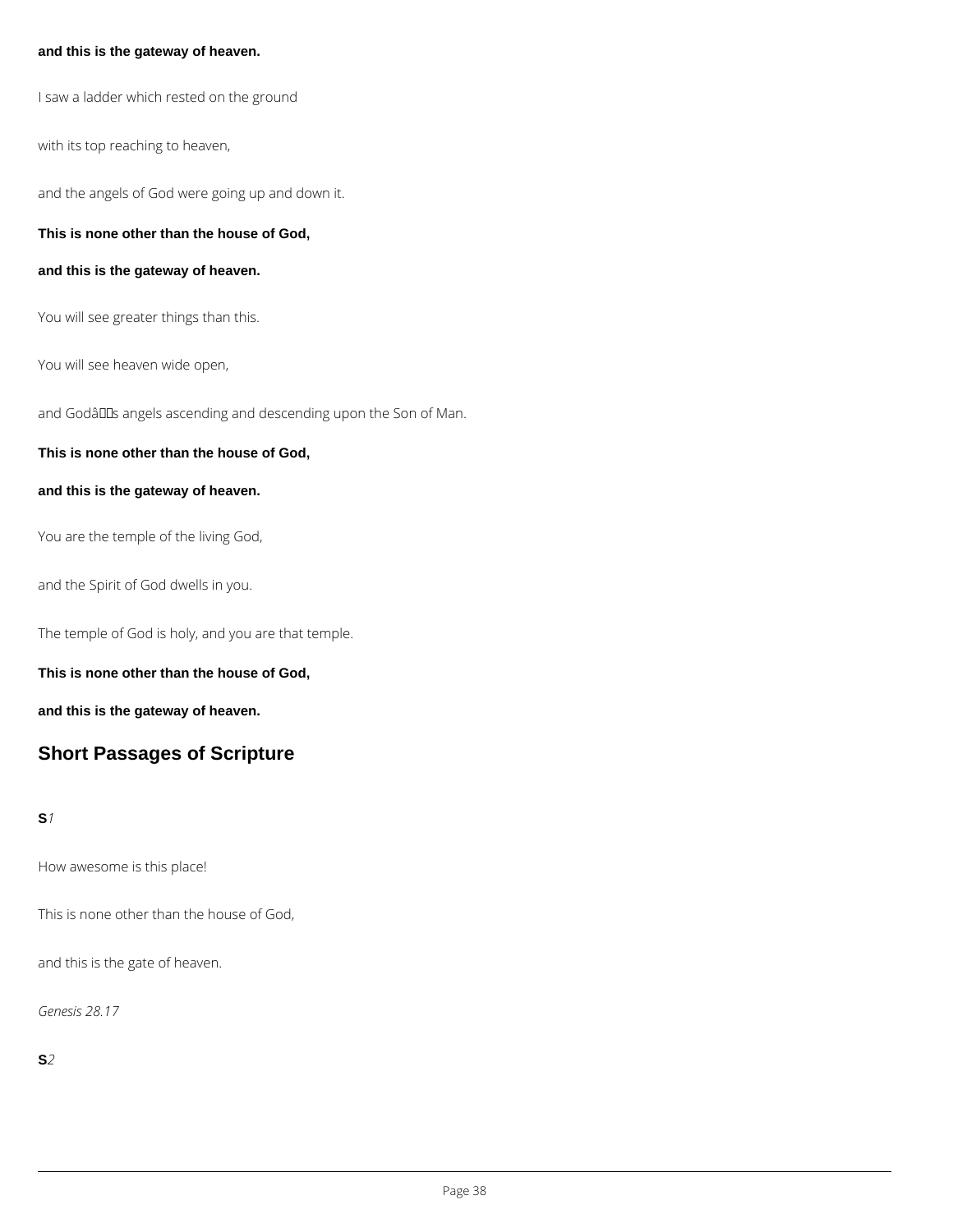We have waited on your loving-kindness, O God,

in the midst of your temple.

*Psalm 48.9*

**S***3*

Unless the Lord builds the house,

those who build it labour in vain.

*Psalm 127.1*

# **S***4*

God is spirit,

and those who worship him must worship in spirit and in truth.

*John 4.24*

# **S***5*

Like living stones,

let yourselves be built into a spiritual house,

to be a holy priesthood,

to offer spiritual sacrifices acceptable to God

through Jesus Christ.

*1 Peter 2.5*

# **Bible Sunday**

**Note**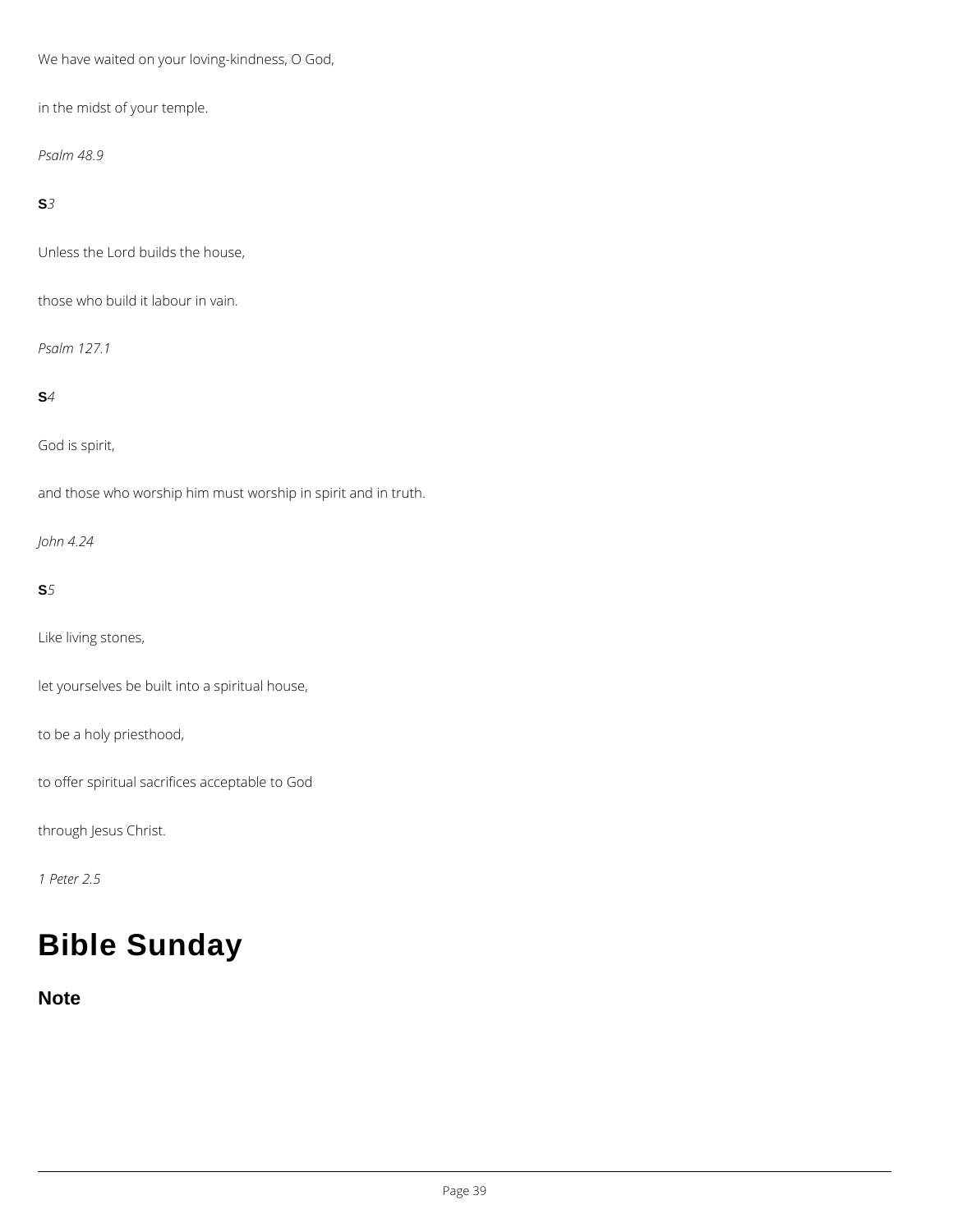In the Common Worship calendar, the Last Sunday after Trinity may be observed as Bible Sunday. The traditional collect âDDBlessed Lord, who caused all Holy Scripturesâll¦âll is appointed for that Sunday. When the Last Sunday after Trinity is also the last Sunday in October, this coincides with Reformation Sunday, commonly observed in the Lutheran tradition. However, the following material may be used on any suitable occasion when the focus is on the word of God as revealed in holy Scripture.

# **Invitation to Confession**

# **A***1*

The word of God is living and active.

It judges the thoughts and intentions of the heart.

All is open and laid bare before the eyes of him

to whom we give account.

We confess our sins in penitence and faith.

# **Kyrie Confessions**

### **B***1*

Let your faithful love come unto me, O Lord,

even your salvation, according to your promise:

Lord, have mercy.

#### **Lord, have mercy.**

Your word is a lantern to my feet

and a light upon my path:

Christ, have mercy.

#### **Christ, have mercy.**

I have gone astray like a sheep that is lost;

O seek your servant, for I do not forget your commandments.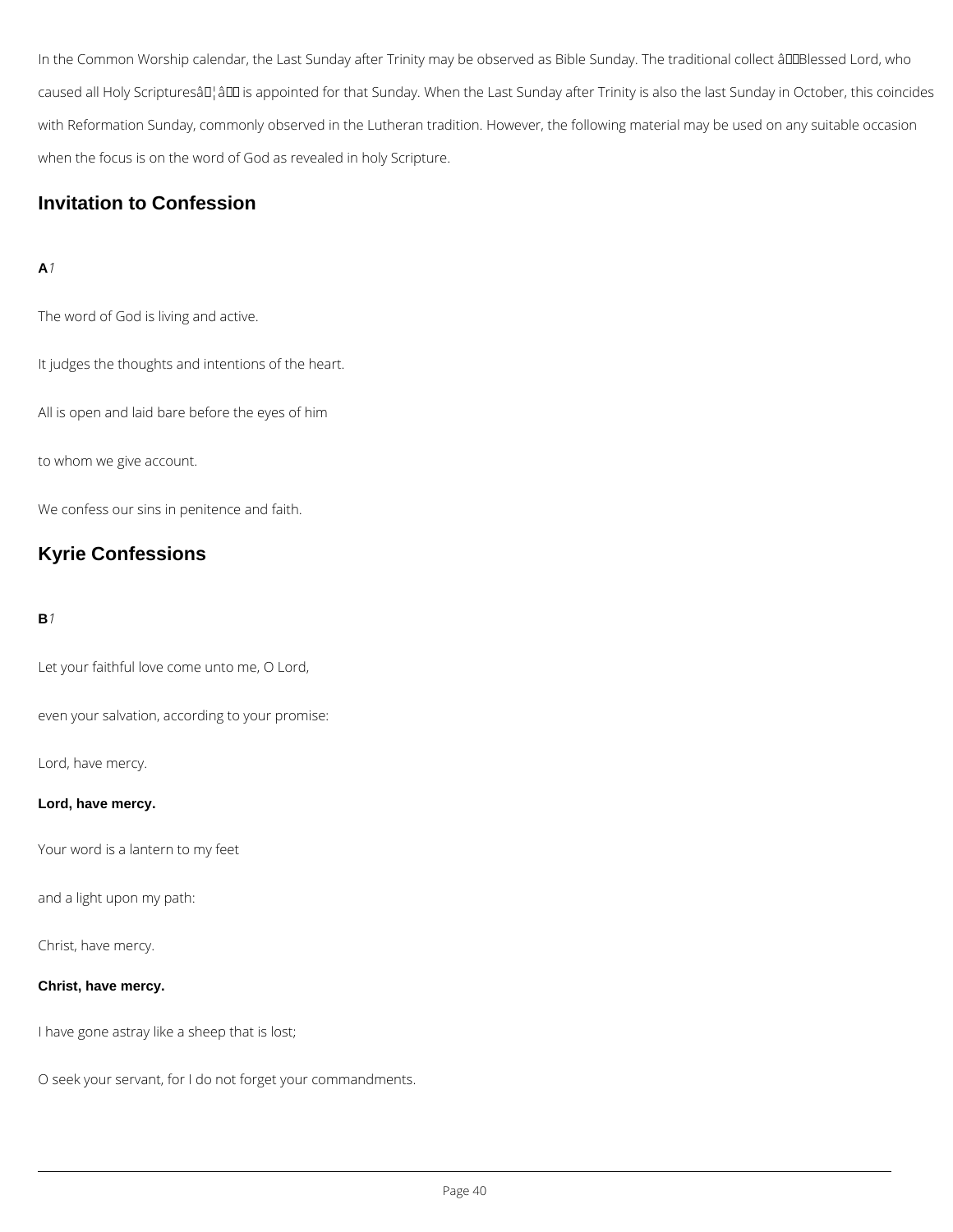Lord, have mercy.

### **Lord, have mercy.**

#### **B***2*

Your word convicts us:

all have sinned and fallen short of the glory of God.

Lord, have mercy.

### **Lord, have mercy.**

Your word commands us:

repent, and believe the good news.

Christ, have mercy.

### **Christ, have mercy.**

Your word assures us:

Christ Jesus came into the world to save sinners.

Lord, have mercy.

**Lord, have mercy.**

# **Gospel Acclamations**

#### **G***1*

Alleluia, alleluia.

Your words are spirit, Lord, and they are life.

#### **Alleluia.**

*John 6.63*

**G***2*

Alleluia, alleluia.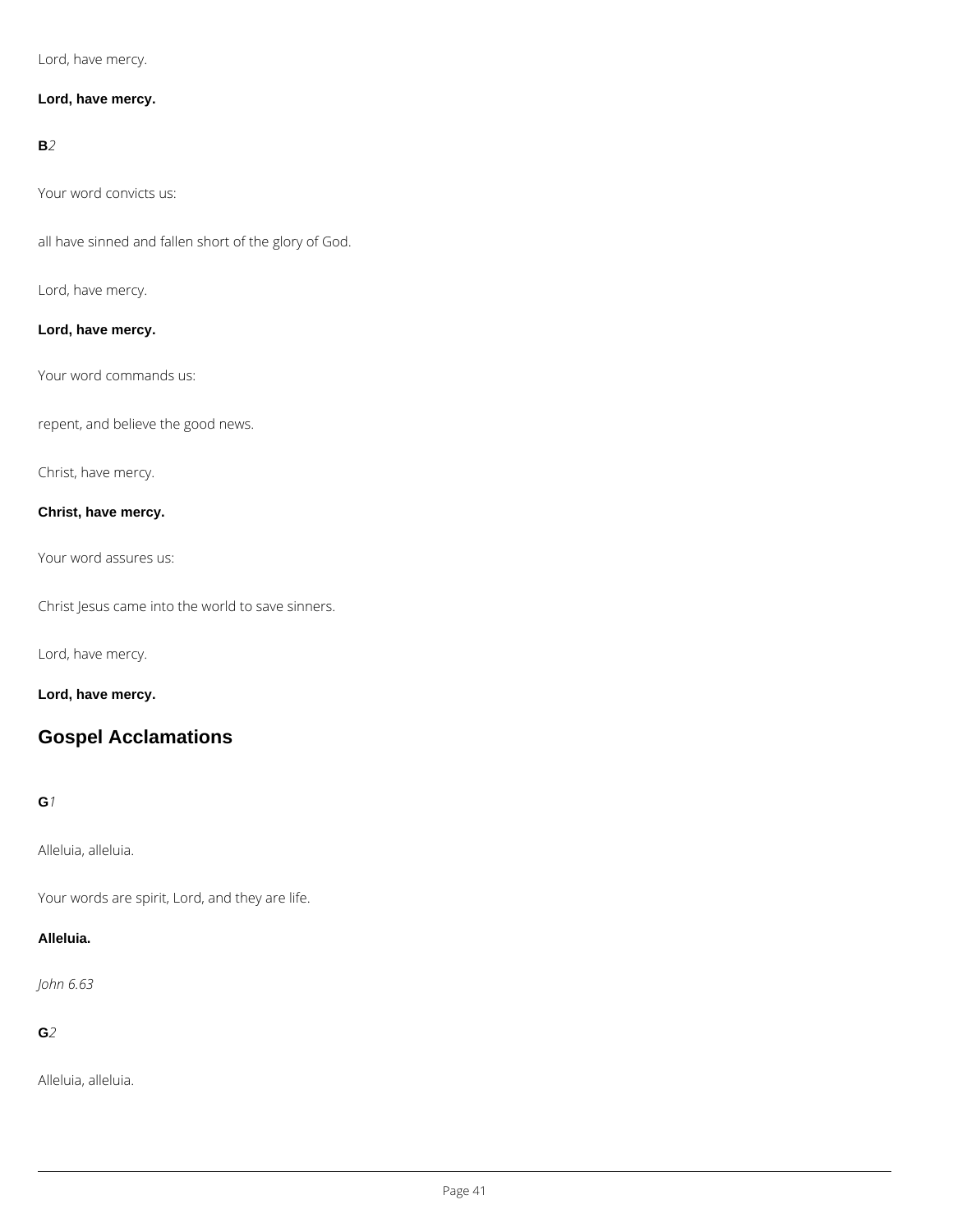The seed is the word of God, says the Lord.

### **Alleluia.**

*Luke 8.11*

# **Intercessions**

# **H***1*

Gracious God, fountain of all wisdom,

we pray for all Christian people;

for *N* our bishop,

and for all who teach and guard the faith  $\hat{a} \mathbb{I}^1$ 

May the word of Christ dwell richly in our hearts,

and knit us together in the bond of your love.

Hear us.

# **Hear us, good Lord.**

We pray for the leaders of nations,

and for those in authority under them  $\left.\hat{a}\right\vert$ 

Give them the gift of your wisdom,

and a right discernment in all things.

Hear us.

**Hear us, good Lord.**

We pray for this  $\frac{\partial \Pi}{\partial t}$  (*ty/town/village/community*];

for those who live, work and visit here,

and for all who seek the common good.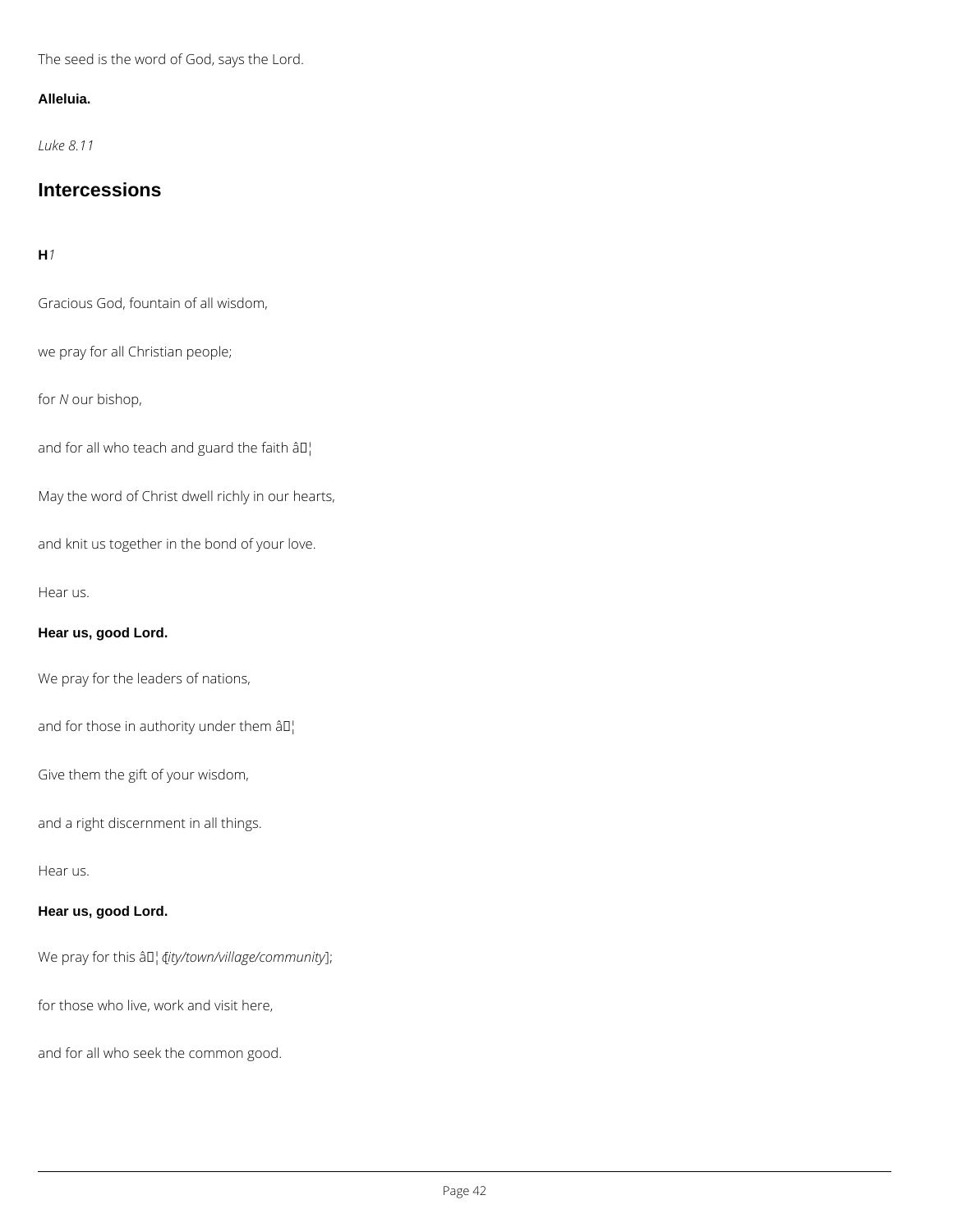Speak your word of peace in our midst,

and help us to serve one another as Christ has served us.

#### Hear us.

#### **Hear us, good Lord.**

We pray for those who do not believe,

and for those of hesitant belief.

Open their ears to hear your voice,

and open their hearts to receive you, the very Word of life.

#### Hear us.

#### **Hear us, good Lord.**

We pray for those bowed down with grief, fear or sickness  $\partial \Pi_1^{\dagger}$ 

May Christ your living Word bring them comfort and healing.

Hear us.

#### **Hear us, good Lord.**

We give thanks for all who have died in the faith of Christ,

and we rejoice with [*N and*] all your saints,

trusting in the promise of your word fulfilled.

#### **Lord of the Church,**

**hear our prayer,**

**and make us one in heart and mind**

**to serve you with joy for ever. Amen.**

**H***2*

Let us give thanks for the gift of the Bible

and pray for all who enable it to be studied, understood, and loved.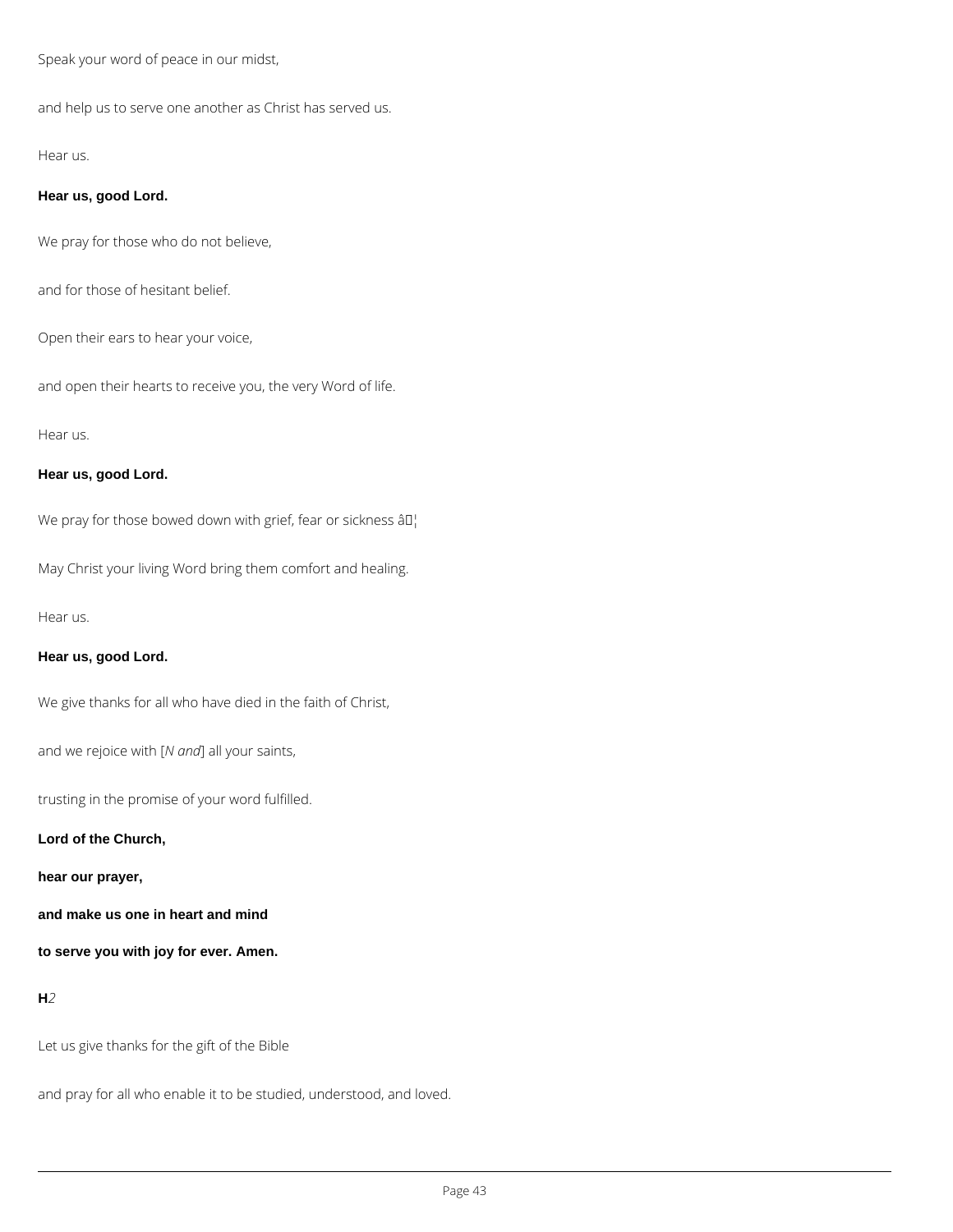### Almighty God,

in your goodness you have given us the Scriptures

to equip us for every kind of good deed.

We give thanks for all who translate the Bible,

and pray that, through their work and skill,

your word may go forth to the ends of the earth.

Lord, hear us.

#### **Lord, graciously hear us.**

We give thanks for all who distribute the Scriptures,

and pray that, through the written text,

your people may be built up in faith and love.

Lord, hear us.

#### **Lord, graciously hear us.**

We give thanks for all whose learning interprets the Scriptures,

and pray for biblical scholars and theologians,

that more light and truth may break forth from your word.

Lord, hear us.

#### **Lord, graciously hear us.**

We give thanks for all preachers and teachers,

and pray that, through the word proclaimed and shared,

your Church may grow in holiness and discipleship.

Lord, hear us.

**Lord, graciously hear us.**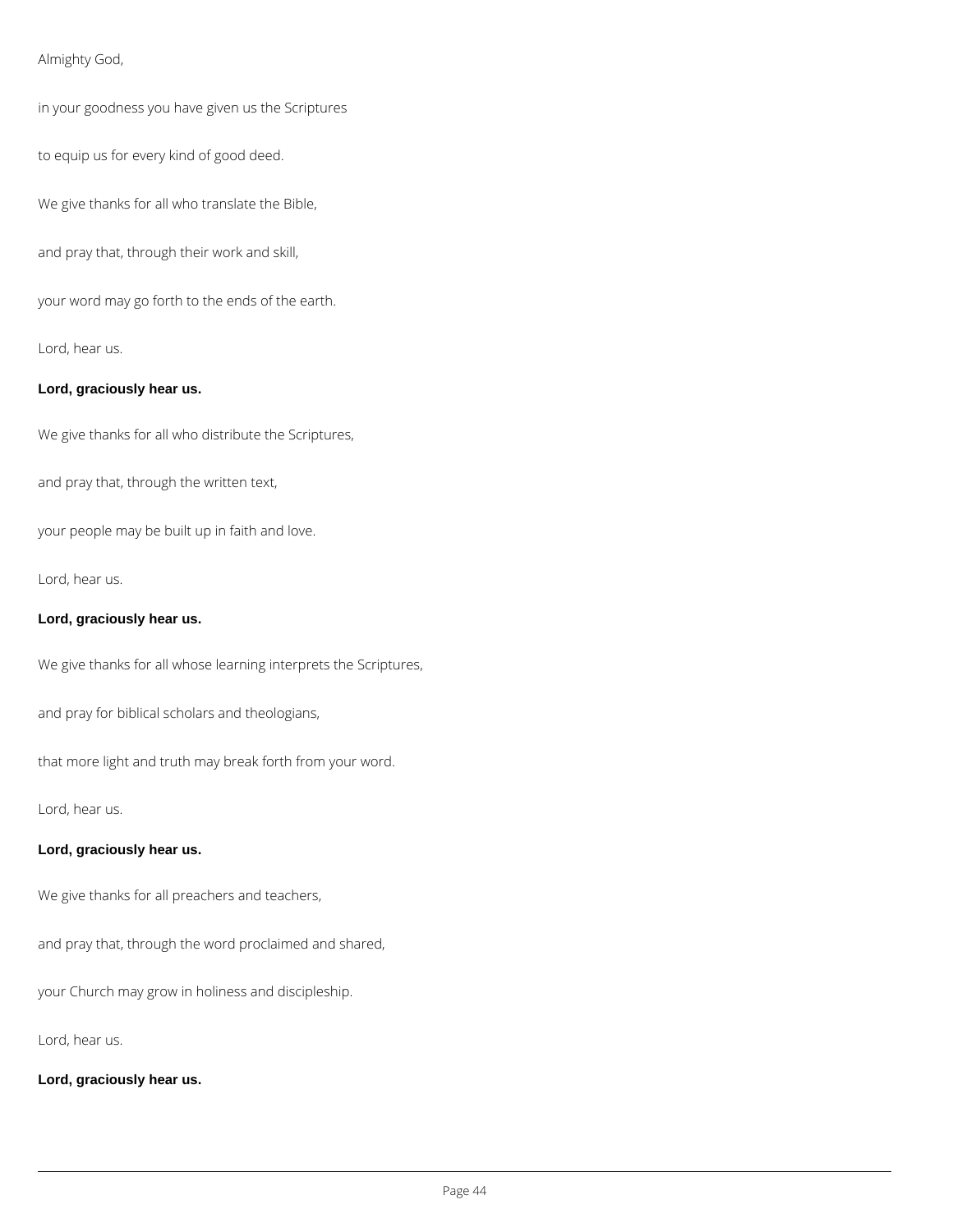We give thanks for all who read the Bible in public worship,

for all study groups and training courses,

and pray that, through the study of the Scriptures,

your word may find a home in the hearts of your people.

Lord, hear us.

### **Lord, graciously hear us.**

Gracious Lord,

grant to us that loving your holy word,

we may adorn it with obedient and Christlike lives;

to the glory of your name.

**Amen.**

# **Introductions to the Peace**

**J***1*

Let the word of Christ dwell in you richly.

Let the peace of Christ rule in your hearts.

**J***2*

Since we are justified by faith,

we have peace with God through our Lord Jesus Christ,

who has given us access to his grace.

*Romans 5.1,2*

# **Prayer at the Preparation of the Table**

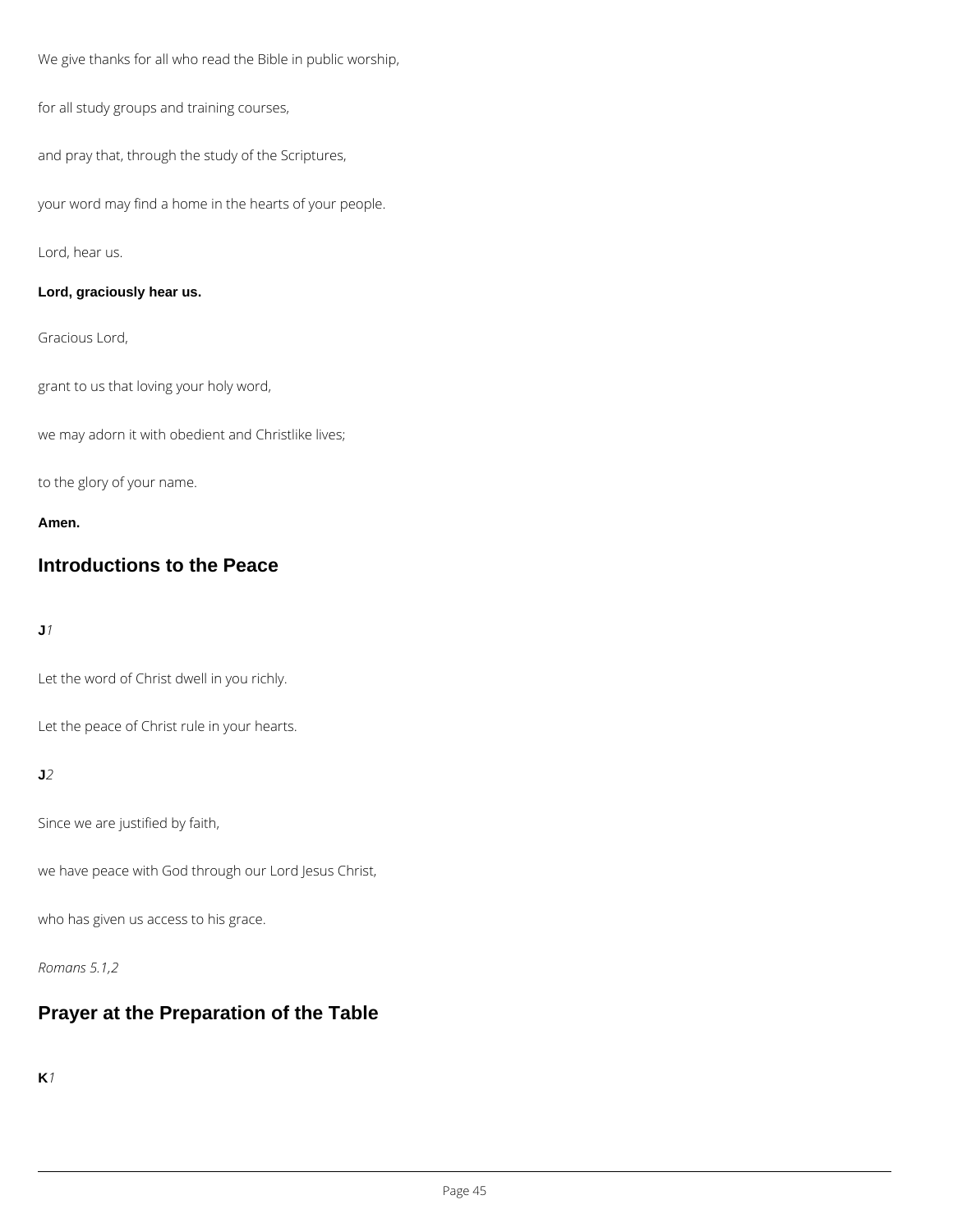#### Lord Jesus,

you nourish us at the table of your word

and the table of your sacrament;

as we feed on you, the bread of life,

may we daily grow into your likeness.

#### **Amen.**

# **Preface**

### **L***1*

And now we give you thanks

because you have given us the Holy Scriptures

to instruct us in the wisdom that leads to salvation

through faith in Jesus Christ.

# **Extended Preface**

#### **M***1*

It is indeed right and good,

our duty and our joy,

always and everywhere to give you thanks,

holy Father, almighty and eternal God,

through Jesus Christ our Lord.

For he is your eternal and creative Word,

through whom all things came into being;

the Word made flesh who dwelt among us,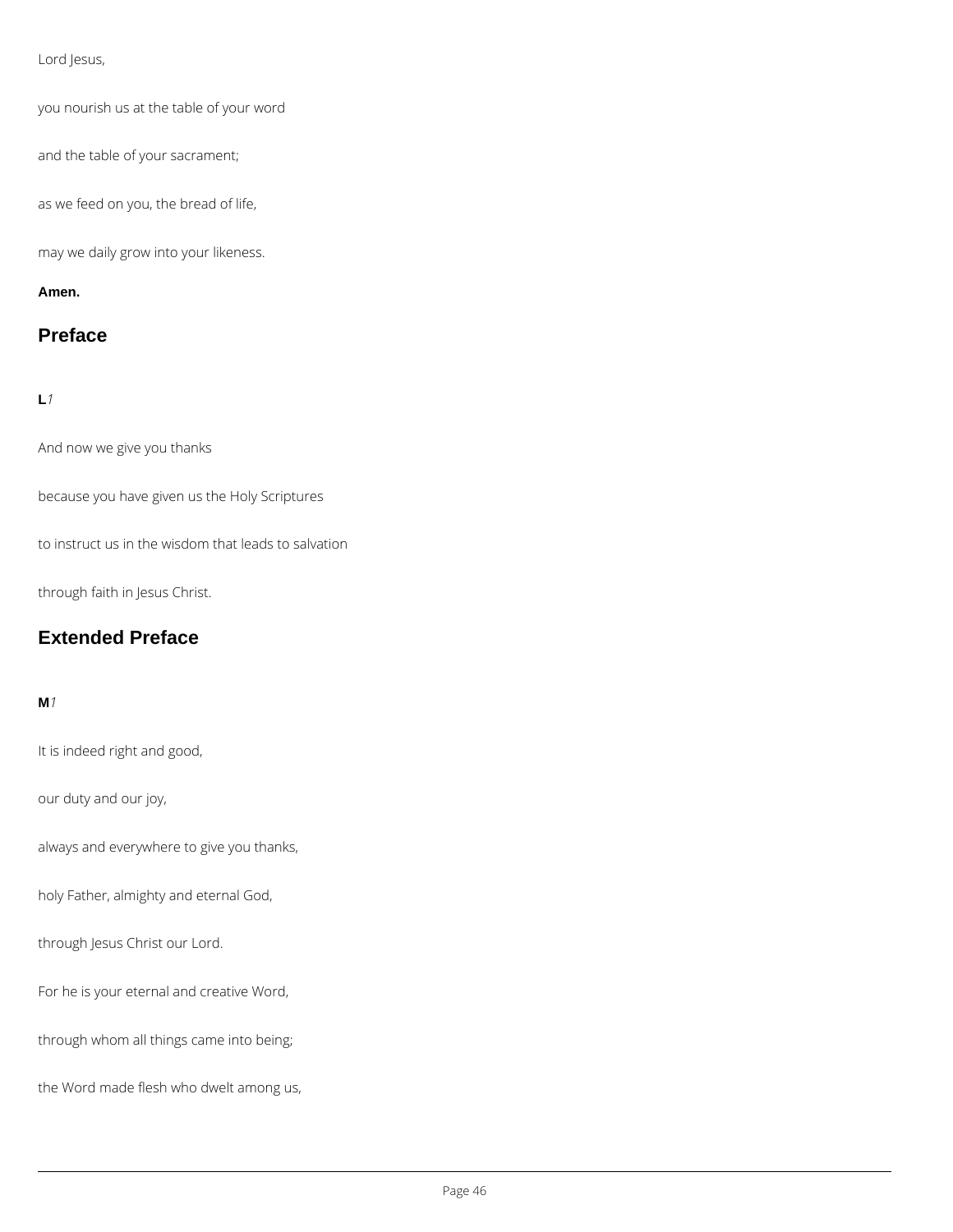full of grace and truth.

He fulfils the Law and the Prophets,

dying for our sins and rising again

in accordance with the Scriptures.

He stands among us in his risen power,

opening to us his living word,

and making himself known in the breaking of the bread.

Therefore with angels and archangels,

and with all the company of heaven,

we proclaim your great and glorious name,

for ever praising you and saying:

# **Blessing**

#### **P***1*

Go now in peace,

knowing that you have been born again,

not of perishable seed, but of imperishable,

through the living and enduring word of God;

and the blessing  $\hat{a} \Pi_1^1$ 

# **Acclamation**

**R***1*

Come to me and listen to my words;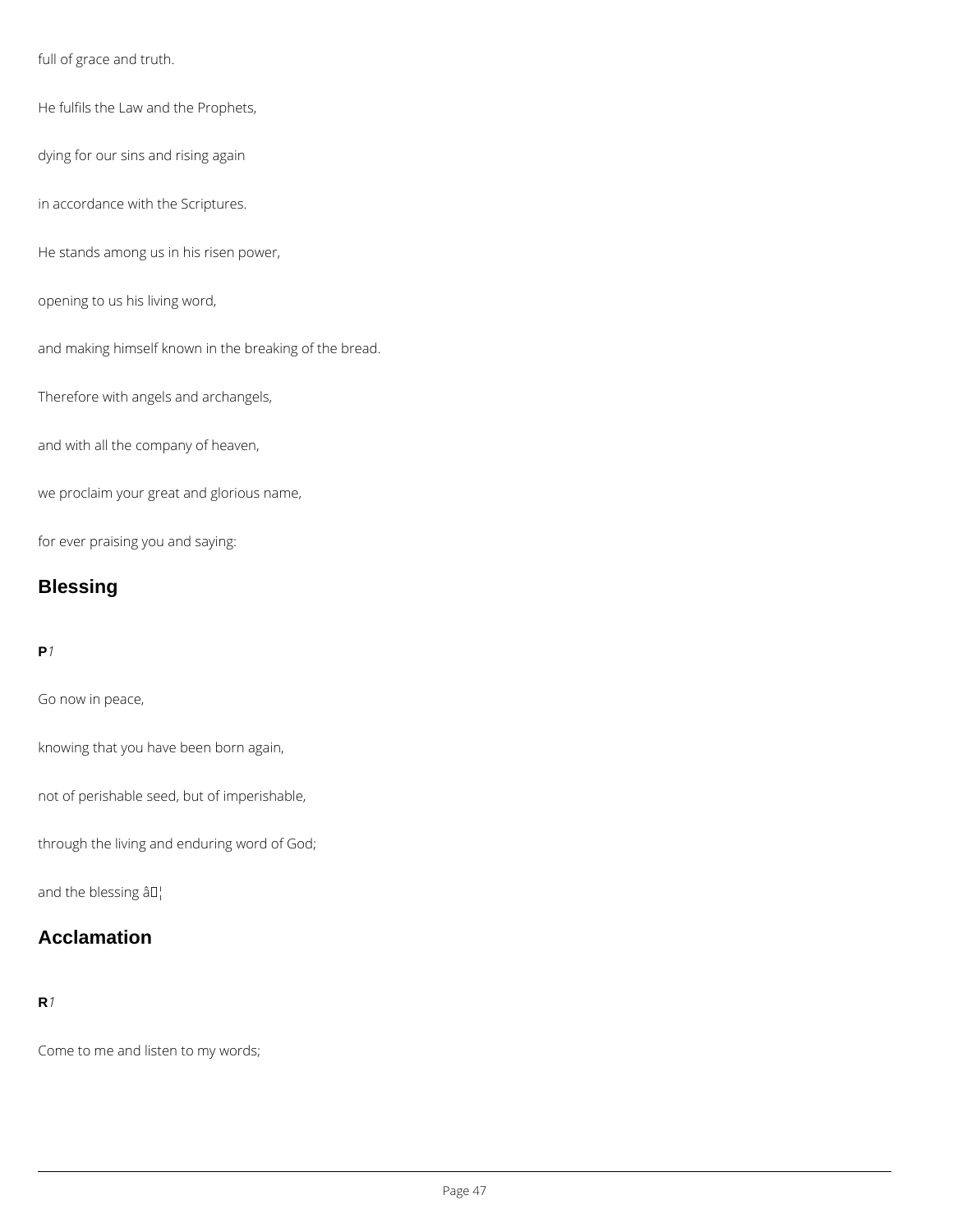hear me, and you shall have life.

#### **Come to me and listen to my words;**

**hear me, and you shall have life.**

The law of the Lord is perfect, reviving the soul;

the testimony of the Lord is sure and gives wisdom to the simple.

#### **Hear me, and you shall have life.**

The statutes of the Lord are right and rejoice the heart;

the commandment of the Lord is pure and gives light to the eyes.

#### **Hear me, and you shall have life.**

The fear of the Lord is clean and endures for ever;

the judgements of the Lord are true and righteous altogether.

#### **Hear me, and you shall have life.**

More to be desired are they than gold, more than much fine gold;

sweeter also than honey dripping from the honeycomb.

**Come to me and listen to my words;**

**hear me, and you shall have life.**

# **Short Passages of Scripture**

#### **S***1*

Speak, Lord, for your servant is listening.

*1 Samuel 3.9*

**S***2*

How sweet are your words on my tongue!

They are sweeter than honey to my mouth.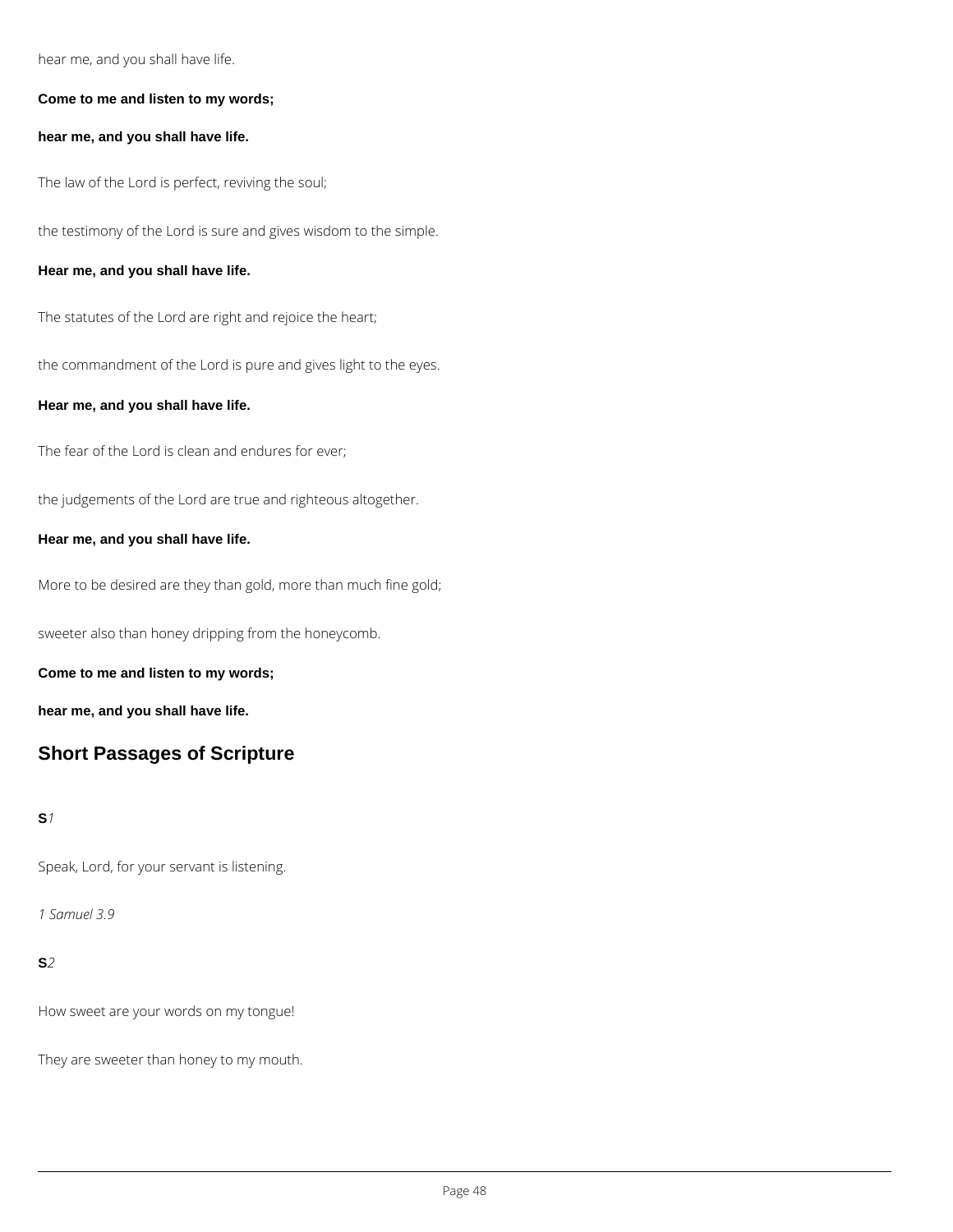Through your commandments I get understanding.

*Psalm 119.103,104*

### **S***3*

One does not live by bread alone,

but by every word that comes from the mouth of God.

*Matthew 4.4*

### **S***4*

Heaven and earth will pass away,

but my words will not pass away.

*Mark 13.31*

### **S***5*

Blessed are those who hear the word of God and obey it.

*Luke 11.28*

### **S***6*

Whatever was written in former days was written for our instruction,

so that by steadfastness and the encouragement of the scriptures

we might have hope.

*Romans 15.4*

In these last days God has spoken to us by a Son,

whom he appointed heir of all things,

through whom he also created the worlds.